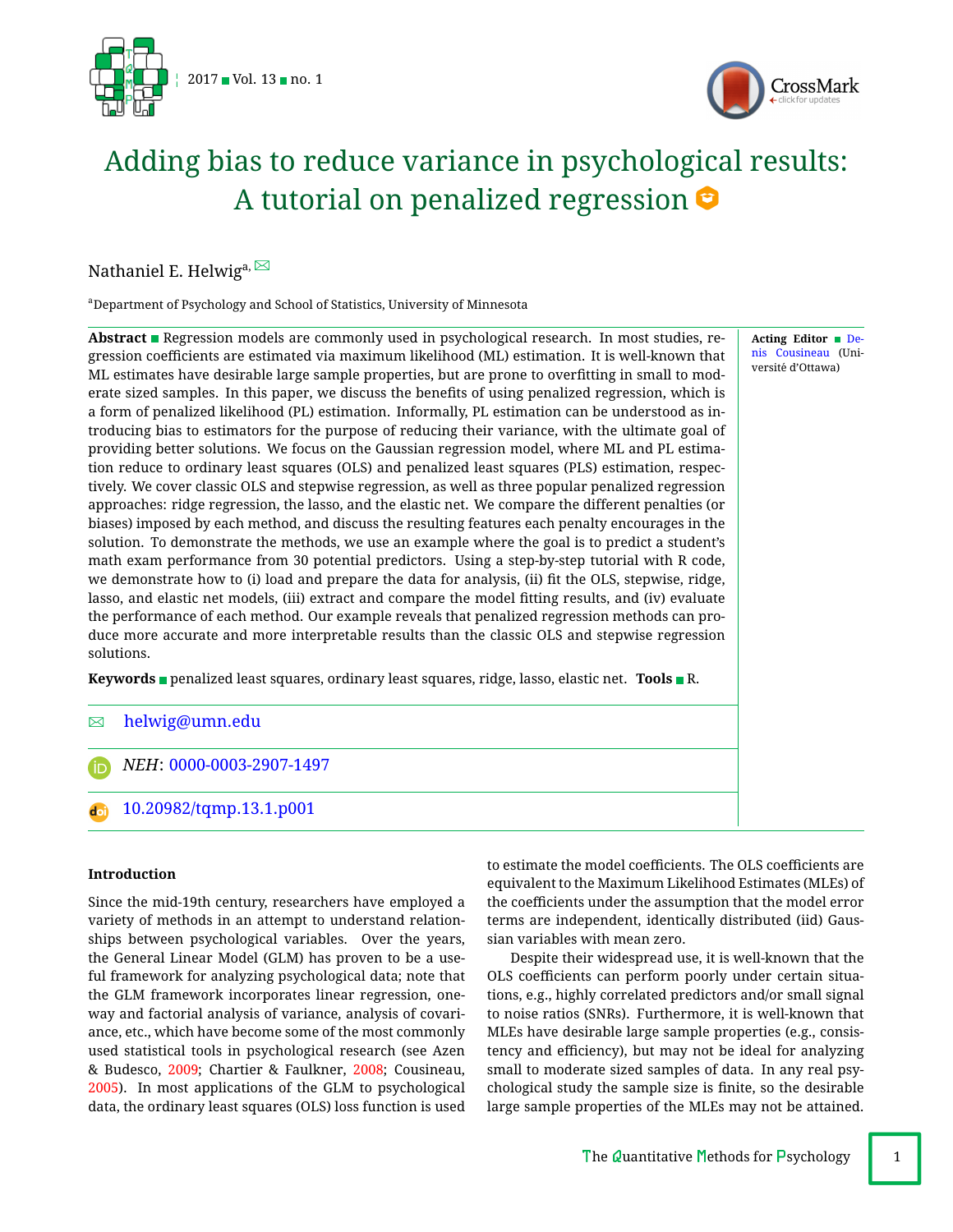

An undesirable consequence of relying on ML estimation in small to moderate sized samples is overfitting, which refers to the phenomenon of finding spurious effects. In the case of unbiased estimators such as the OLS coefficients, the over-fitting phenomenon can be attributed to the high variability of the OLS coefficients in small to moderate sized samples. This is particularly true when the SNR in the data is small, which may be the case in many psychological studies.

When the GLM is being applied to test clearly defined hypotheses, it is useful to give some consideration to the sample size that would be needed to find effects of certain magnitudes (Cohen, [1992\)](#page-15-3) and with reasonable accuracy (Kelley & Maxwell, [2003\)](#page-15-4). However, in many cases the sample size is out of the control of the researcher, e.g., due to budget constraints or study design, so it may not always be possible to obtain enough subjects to confidently rely on OLS regression. Furthermore, given the wealth of data collected in some domains of psychology (e.g., education, social, health, personality, etc.), it is becoming common to have more potential predictor variables than subjects, i.e.,  $n < p$ . In such cases, the OLS regression coefficients are not uniquely defined, so some alternative approach is needed. One possibility is to fit the regression model to a subset of the predictors, where the subset is selected via some prior knowledge. Another possibility is to use a datadriven approach such as penalized regression.

Penalized regression is a form of penalized likelihood estimation where the goal is to find an estimator that provides an optimal balance between fitting the data and providing a parsimonious solution (see Hastie, Tibshirani, & Friedman, [2009\)](#page-15-5). These approaches introduce a "penalty" to the OLS loss function, where the penalty is designed to encourage more interpretable and/or stable results. Unlike the classic OLS estimator, penalized least squares (PLS) estimators are biased due to the imposed penalty. However, by introducing a small bias, it may be possible to substantially reduce the variability of the estimator, resulting in a better behaved estimator than the corresponding unpenalized estimator. Consequently, penalized estimation can be informally understood as introducing bias to estimators for the purpose of reducing their variance, with the goal of providing solutions that are more interpretable and more likely to validate in new samples of data.

In this paper, we discuss how penalized regression methods can be a useful tool for improving the replicability of psychological research. We note that other authors have recently discussed the benefits of penalized estimation for psychology (Jacobucci, Grimm, & McArdle, [2016;](#page-15-6) McNeish, [2015\)](#page-15-7); however, our tutorial is unique in the sense that we unify all of the penalized regression methods under the elastic net umbrella—which is not discussed in the previ-



ous tutorials on this topic. We begin by reviewing the GLM and OLS estimation, as well as some classic approaches to predictor selection, i.e., stepwise regression and p-value model selection. Next, we define three concepts of statistical estimators—bias, variance, and mean squared error that are crucial to understanding the logic of penalized regression estimators. We then discuss three penalized regression methods (ridge, lasso, elastic net), where each concept is introduced as a simple modification to OLS loss function. We compare the different penalties (or biases) imposed by each method, and discuss the resulting features each penalty encourages in the solution. To demonstrate the methods, we use an example where the goal is to predict a student's math exam performance from a variety of potential predictors. Using a step-by-step tutorial with embedded R code (R Core Team, [2016\)](#page-15-8), we demonstrate how to both fit and evaluate the various regression models. Our results reveal that the penalized regression approaches can provide more accurate and more informative solutions than the classic OLS and stepwise regression coefficients.

## **1 Regression Background**

## *1.1 Ordinary Least Squares Regression*

Given data collected from *n* subjects, the general linear model (GLM) assumes that

<span id="page-1-0"></span>
$$
y_i = \beta_0 + \beta_1 x_{i1} + \dots + \beta_p x_{ip} + \epsilon_i \tag{1}
$$

for  $i = 1, \ldots, n$  where  $y_i$  is the observed response variable for the *i*-th subject,  $x_{ij}$  is the *j*-th observed predictor for the *i*-th subject,  $(\beta_0, \beta_1, \ldots, \beta_p)$  are the unknown regression coefficients, and  $\epsilon_i \stackrel{\mathrm{iid}}{\sim} N(0, \sigma^2)$  are independent, identically distributed (iid) Gaussian error terms. This implies that  $(y_i|\mathbf{x}_i) \stackrel{\text{ind}}{\sim} N(\beta_0 + \sum_{j=1}^p \beta_j x_{ij}, \sigma^2),$  i.e., conditioned on the predictors  $\mathbf{x}_i \ = \ (x_{i1},\ldots,x_{ip})',$  the  $y_i$  are independent, normally distributed variables with mean  $\beta_0 + \sum_{j=1}^p \beta_j x_{ij}$  and homogenous variance  $\sigma^2.$  The GLM can be written more compactly in matrix form such as

$$
y = 1_n \beta_0 + X\beta + \epsilon \tag{2}
$$

where  $y = (y_1, \ldots, y_n)'$  is the  $n \times 1$  response vector,  $\mathbf{1}_n = \{1\}_{n \times 1}$  is an  $n \times 1$  vector of ones,  $\mathbf{X} = \{x_{ij}\}_{n \times p}$  is the  $n \times p$  design matrix,  $\boldsymbol{\beta} = (\beta_1, \ldots, \beta_p)'$  is the  $p \times 1$  vector of slope coefficients, and  $\boldsymbol{\epsilon} = (\epsilon_1, \ldots, \epsilon_n)' \sim N(\mathbf{0}_n, \sigma^2 \mathbf{I}_n)$ is the  $n \times 1$  error vector. The previously mentioned model assumptions imply that  $(y|X) \sim N(\mathbf{1}_n\beta_0+X\boldsymbol{\beta}, \sigma^2\mathbf{I}_n)$ , i.e., conditioned on the design matrix  $X$ , the response vector  $y$ follows a multivariate normal distribution with mean vector  $\mathbf{1}_{n}\beta_0 + \mathbf{X}\boldsymbol{\beta}$  and covariance matrix  $\sigma^2\mathbf{I}_n$ , where  $\mathbf{I}_n$  is the  $n \times n$  identity matrix.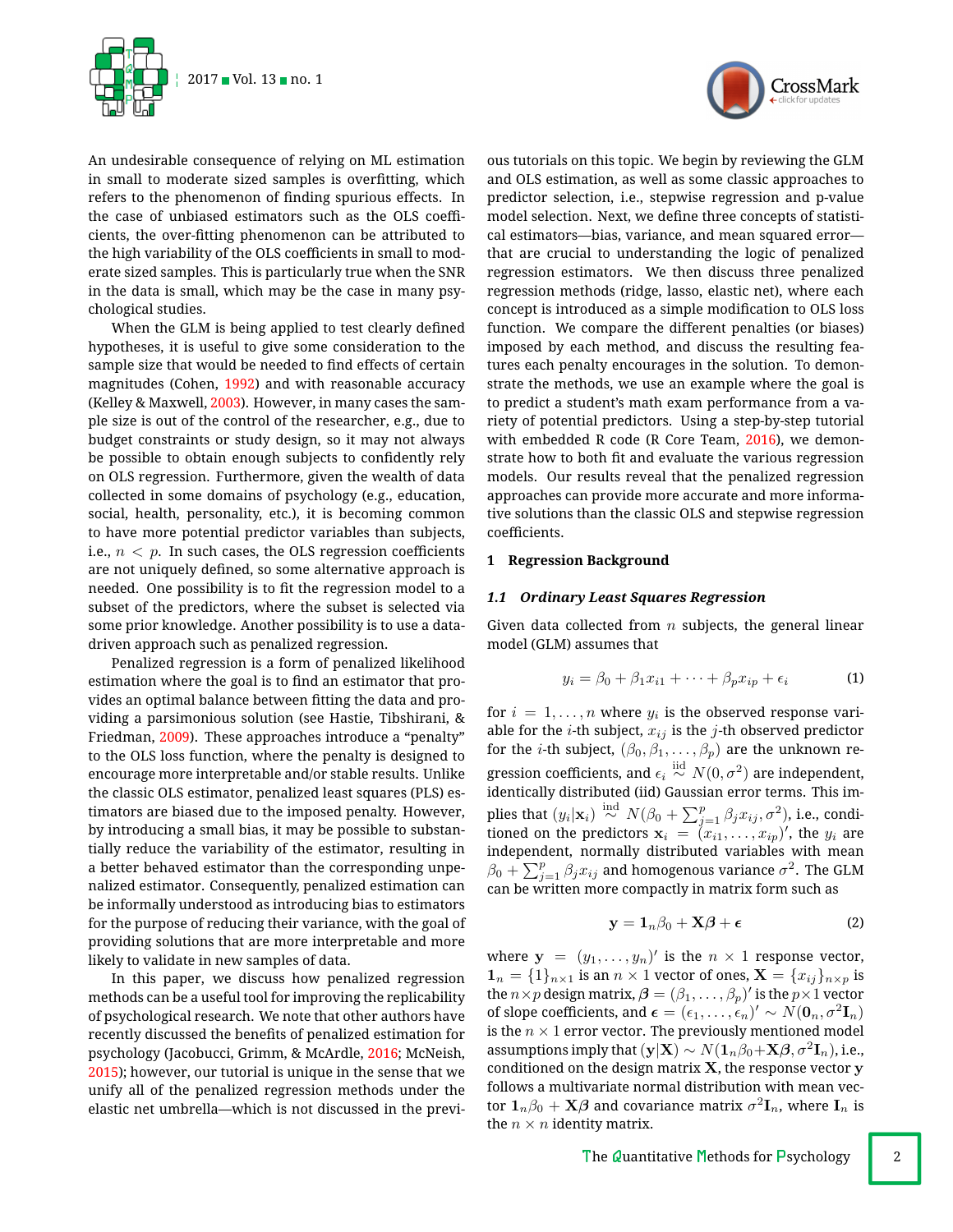

The unknown coefficients of the GLM (i.e.,  $\beta_0$  and  $\beta$ ) are often obtained by minimizing the ordinary least squares (OLS) function

<span id="page-2-0"></span>
$$
OLS(\beta_0, \beta) = \sum_{i=1}^n \left( y_i - \beta_0 - \sum_{j=1}^p \beta_j x_{ij} \right)^2
$$
  
=  $||\mathbf{y} - \mathbf{1}_n \beta_0 - \mathbf{X} \beta||^2$  (3)

where  $\|\mathbf{u}\|^2 \ = \ \sum_{i=1}^n u_i^2$  denotes the squared Euclidean norm for any vector  $\mathbf{u} \, = \, (u_1, \ldots, u_n)'$ . The coefficients that minimize the OLS function in Equation [\(3\)](#page-2-0) have the form

$$
\hat{\beta}_0 = \bar{y} - \sum_{j=1}^p \hat{\beta}_j \bar{x}_j
$$
  
\n
$$
\hat{\beta} = (\mathbf{X}_c' \mathbf{X}_c)^{-1} \mathbf{X}_c' \mathbf{y}_c
$$
\n(4)

<span id="page-2-1"></span>where  $\bar{y}=\frac{1}{n}\sum_{i=1}^n y_i$  and  $\bar{x}_j=\frac{1}{n}\sum_{i=1}^n x_{ij}$  are the sample means of  $\overline{Y}$  and  $X_j$  (respectively), and  $X_c = C X$ and  $y_c = Cy$  are mean-centered versions of the design matrix **X** and response vector y (respectively) with  $C =$  $\mathbf{I}_n - n^{-1} \mathbf{1}_n \mathbf{1}_n'$  denoting a centering matrix.

## *1.2 Standardized Regression*

The coefficient  $\beta_i$  represents expected change in  $Y$  for oneunit change in  $X_j$  holding other predictors constant. If  $X_i$  and  $X_k$  are measured in comparable units, then the magnitudes of  $\beta_j$  and  $\beta_k$  will be comparable. However, *X<sup>j</sup>* and *X<sup>k</sup>* are measured in different units (e.g., age and intelligence), the scales of  $\beta_j$  and  $\beta_k$  are not comparable with one another, which confounds the interpretation of the model results. To resolve this, the standardized regression model transforms the response and predictor variables into *Z*-scores (i.e., mean zero and variance one) before fitting the model. More specifically, the standardized regression model has the form

$$
y_i^* = \sum_{j=1}^p \beta_j^* x_{ij}^* + \epsilon_i^*
$$
 (5)

where  $y_i^* = (y_i - \bar{y})/s_y$  is the standardized response variable with  $s_y^2 = \frac{1}{n} \sum_{i=1}^n (y_i - \bar{y})^2$  denoting the sample variance of  $Y$ , and  $x_{ij}^* = (x_{ij} - \bar{x}_j)/s_j$  is the *j*-th standardized predictor with  $s_j = \frac{1}{n} \sum_{i=1}^n (x_{ij} - \bar{x}_j)^2$  denoting the sample variance of  $X_j.$  In this case,  $\beta^*_j$  represents the expected change in *Y* standard deviations (SDs) for one SD change in *X<sup>j</sup>* holding other predictors constant.

Letting  $\mathbf{C} \ = \ \mathbf{I}_n - n^{-1} \mathbf{1}_n \mathbf{1}_n^\prime$  denote a centering matrix and  $S = diag(s_1, \ldots, s_p)$  denote a diagonal scaling matrix, the standardized design matrix can be written as  $\mathbf{X}_{cs} = \mathbf{C} \mathbf{X} \mathbf{S}^{-1}$ . Similarly,  $\mathbf{y}_{cs} = \mathbf{C} \mathbf{y} s_y^{-1}$  is standardized



version of *Y*. The OLS solution for  $\beta^*$  has the form

$$
\hat{\beta}^* = (\mathbf{X}_{cs}'\mathbf{X}_{cs})^{-1}\mathbf{X}_{cs}'\mathbf{y}_{cs} \n= (\mathbf{S}^{-1}\mathbf{X}_c'\mathbf{X}_c\mathbf{S}^{-1})^{-1}\mathbf{S}^{-1}\mathbf{X}_c'\mathbf{y}_cs_y^{-1} \n= s_y^{-1}\mathbf{S}(\mathbf{X}_c'\mathbf{X}_c)^{-1}\mathbf{X}_c'\mathbf{y}_c = s_y^{-1}\mathbf{S}\hat{\beta}
$$
\n(6)

where  $\hat{\beta}$  is the least squares estimate without standardizing. Consequently, the standardized regression coefficients are related to the original (i.e., unstandardized) coefficients via a simple rescaling:  $\hat{\beta}_j^*~=~\hat{\beta}_j s_j/s_y$  for all  $j=1,\ldots,p.$  Finally, note that the least squares estimate of the intercept is zero in the standardized regression model, given that  $\bar{y} = \bar{x}_j = 0$  for all  $j = 1, \ldots, p$ , so the intercept term can be omitted.

## *1.3 Variable Selection*

#### *1.3.1 Stepwise regression*

Given a collection of potential predictor variables  $X_1, \ldots, X_p$ , *stepwise regression* uses an automated selection algorithm to determine which predictors should be included in the model. The three common variations of stepwise regression include: (i) forward selection only, (ii) backward elimination only, and (iii) both forward selection and backward elimination. All three methods iteratively add/remove predictors to/from the model according to some user-determined criterion. However, due to the stepwise nature of these algorithms, stepwise regression does not necessarily evaluate the chosen criterion for all 2*<sup>p</sup>* possible models. As a result, there is no guarantee that stepwise regression will produce the model (among the 2*<sup>p</sup>* candidate models) that optimizes the chosen criterion.

In this paper, we implement stepwise regression by minimizing either Akaike's [\(1974\)](#page-14-0) An Information Criterion (AIC) or Schwarz's [\(1978\)](#page-15-9) Bayesian Information Criterion (BIC):

$$
AIC(\beta_0, \beta) = n \ln(\tilde{\sigma}^2) + 2\nu
$$
  
\n
$$
BIC(\beta_0, \beta) = n \ln(\tilde{\sigma}^2) + \log(n)\nu
$$
\n(7)

where  $\tilde{\sigma}^2 = \epsilon' \epsilon/n = \sum_{i=1}^n \epsilon_i^2/n$  is the MLE of the error variance  $\sigma^2$ , and  $\nu$  is the number of parameters in the model. Adding more predictors will reduce the estimated model error variance (as measured by  $\tilde{\sigma}^2$ ), but will increase the model complexity (as measured by  $\nu$ ). Thus, at each iteration of the stepwise regression algorithm we seek to minimize the AIC or BIC, i.e., find a balance between model fit and parsimony. We note that other criteria could be used in the stepwise regression algorithm, e.g., Mallows's [\(1973\)](#page-15-10)  $C_p$  or Allen's [\(1974\)](#page-14-1) PRESS statistic. The AIC is optimal when the fit model is an approximation to some unknown true model (Yang, [2005\)](#page-16-1)—which is likely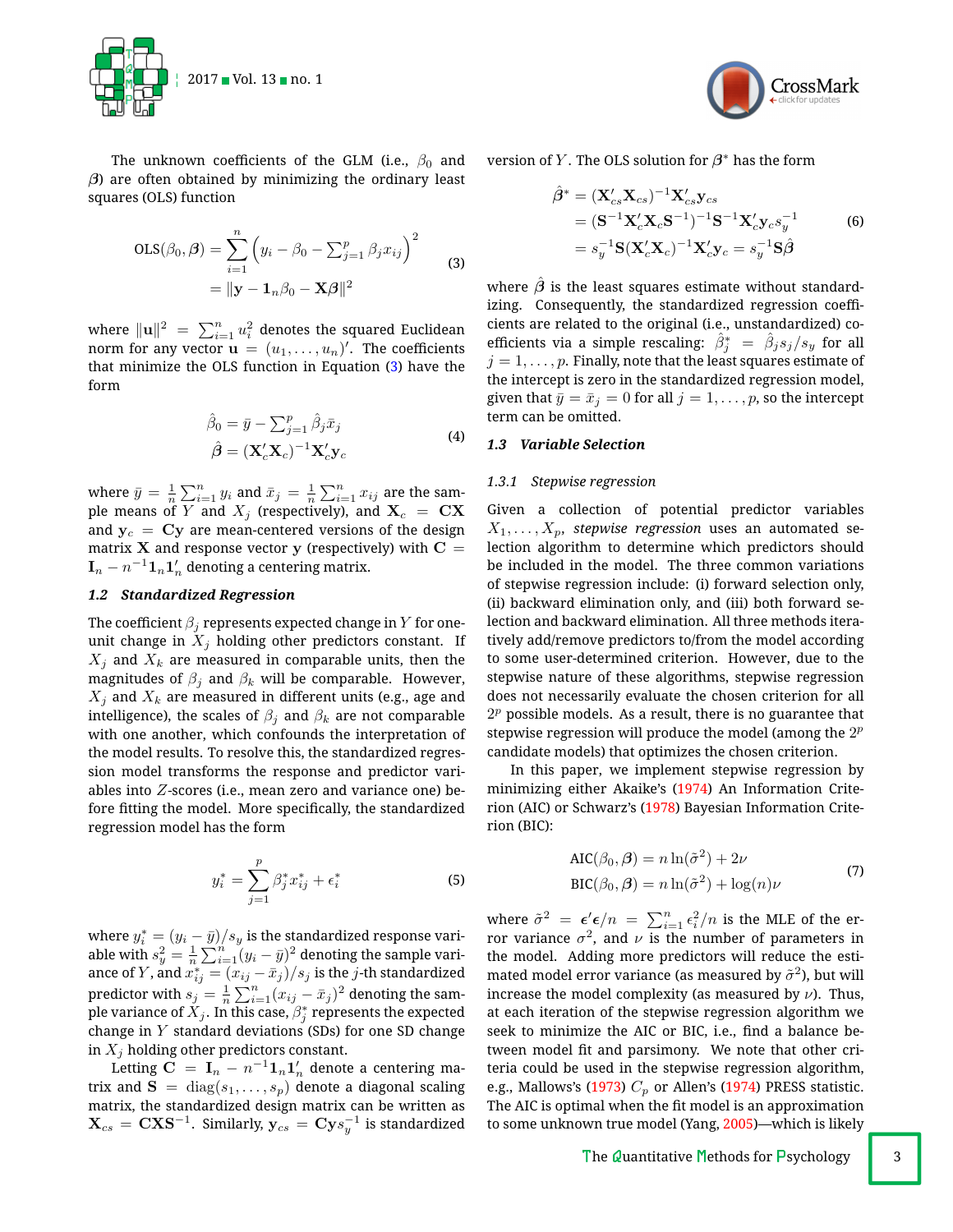

the case with all real data—so the AIC is often the default choice in applications of stepwise regression.

## *1.3.2 One-step p-value selection*

Instead of an iterative stepwise regression algorithm, a more crude approach would be to use a single step where predictors with p-values smaller than some predetermined level (e.g, *p <* 0*.*05) are retained in the model, and all other predictors are removed from the model. We do not recommend this p-value model selection approach, given that the (Type III) p-values with all of the predictors included in the model may not be an accurate representation of the utility of each predictor, particularly if predictors are correlated with one another. Note that the (Type III) p-value for the *j*-th predictor tests the significance of  $X_i$  after including (i.e., conditioning on) the other  $p-1$  predictors, which does not reveal whether  $X_j$  should be included in (or excluded from) the regression model. However, we suspect that some authors may consider a variant of this p-value model selection approach, so we include this method in our example.

## *1.4 Bias, Variance, and Mean-Squared Error*

Let  $\hat{\theta} = (\hat{\beta}_0, \hat{\beta}_1, \ldots, \hat{\beta}_p)'$  and  $\theta = (\beta_0, \beta_1, \ldots, \beta_p)'$  denote the  $(p+1) \times 1$  vectors containing the OLS estimated and unknown true regression coefficients, respectively. Assuming that the linear model in Equation [\(1\)](#page-1-0) is the true model, the statistical *bias* of the OLS estimators are given by

bias
$$
(\hat{\theta}) = E(\hat{\theta}) - \theta
$$
 (8)

where  $E(\hat{\theta})$  denotes the expected value of OLS estimated regression coefficients. In other words, bias is the expected difference between the estimated regression coefficients and the unknown true regression coefficients. An estimator is said to be *unbiased* if the expected value of the estimates is equal to the parameter being estimated (i.e., if bias = 0). It is well known that the OLS coefficients are unbiased estimates of the regression coefficients under the assumptions specified in Equation  $(1)$ .

The *mean-squared error* of the OLS estimator is given by

$$
\text{MSE}(\hat{\boldsymbol{\theta}}) = \text{E}(\|\hat{\boldsymbol{\theta}} - \boldsymbol{\theta}\|^2) = \text{E}([\hat{\beta}_0 - \beta_0]^2) + \sum_{j=1}^p \text{E}([\hat{\beta}_j - \beta_j]^2)
$$
\n(9)

which is the total expected squared difference between the estimated and true coefficients. Although not intuitive from its definition, the MSE can be rewritten as

$$
MSE(\hat{\theta}) = V(\hat{\theta}) + bias^2(\hat{\theta})
$$
 (10)

where  $\mathrm{V}(\hat{\bm{\theta}}) = \sum_{j=0}^p \mathrm{V}(\hat{\beta}_j)$  is the total variance of the regression coefficient vector with  $V(\hat{\beta}_j)$  denoting the vari-



ance of the  $j$ -th coefficient, and bias $^2(\hat{\bm{\theta}}) = \sum_{j=0}^p [\mathrm{E}(\hat{\beta}_j) \beta_j]^2$  is the total squared bias of the regression coefficient vector. Consequently, the MSE quantifies both the accuracy of the estimator (via the bias) and the precision of the estimator (via the variance). An ideal estimator is both accurate (low bias) and precise (low variance). However, as we explain in the next section, we cannot have the best of both worlds: adding bias reduces variance (and vice versa), so we want to find some estimator that provides an optimal balance of variance and bias, i.e., an estimator that minimizes the MSE.

The covariance matrix of  $\hat{\boldsymbol{\theta}}$  has the form  $\sigma^2(\tilde{\mathbf{X}}'\tilde{\mathbf{X}})^{-1}$ where  $\tilde{\textbf{X}} \hspace{2mm} = \hspace{2mm} [\textbf{1}_n, \textbf{X}].$  This implies that  $\text{V}(\hat{\boldsymbol{\theta}}) \hspace{2mm} =$  $\sigma^2\mathrm{tr}((\tilde{\mathbf{X}}'\tilde{\mathbf{X}})^{-1})$  where  $\mathrm{tr}(\mathbf{A})~=~\sum_{k=1}^m a_{kk}$  is the matrix trace function, which is the sum of the diagonal elements of a square matrix. The OLS estimator is unbiased, so the MSE is equal to the variance, i.e.,  $\text{MSE}(\hat{\boldsymbol{\theta}})\ =\ \sigma^2\text{tr}((\tilde{\textbf{X}}'\tilde{\textbf{X}})^{-1}).$ In the following section, we discuss three penalized regression estimators (ridge, lasso, and elastic net) that purposely introduce a bias to the solution with the ultimate goal of reducing the MSE—by reducing the variance—of the estimator. As we will see, introducing a small bias can result in an estimator with better expected performance with respect to MSE, especially when working with small to moderate sized samples. Thus, by reducing the variability of estimators, penalized regression methods have the potential to produce more reproducible results.

# **2 Penalized Regression**

# *2.1 Ridge Regression*

When the predictors  $X_1, \ldots, X_p$  are uncorrelated, the OLS solution will be stable because  $\mathbf{X}_c'\mathbf{X}_c$  is diagonal if predictors are uncorrelated. When the predictors in X*<sup>c</sup>* are highly correlated, the OLS coefficients are unstable because  $\mathbf{X}_c' \mathbf{X}_c$  is nearly singular. Ridge regression (Hoerl & Kennard, [1970\)](#page-15-11) is a form of penalized regression that shrinks and stabilizes the coefficient estimates. Ridge re*gression* minimizes the PLS function

<span id="page-3-0"></span>
$$
\begin{aligned} \text{PLS}_2(\beta_0, \beta) &= \text{OLS}(\beta_0, \beta) + \lambda \mathbb{P}_2(\beta) \\ &= \sum_{i=1}^n \left( y_i - \beta_0 - \sum_{j=1}^p \beta_j x_{ij} \right)^2 + \lambda \sum_{j=1}^p \beta_j^2 \\ &= ||\mathbf{y} - \mathbf{1}_n \beta_0 - \mathbf{X}\beta||^2 + \lambda \beta'\beta \end{aligned} \tag{11}
$$

where  $\texttt{P}_2(\bm{\beta}) = \sum_{j=1}^p \beta_j^2$  and  $\lambda > 0$  is a *regularization parameter.* Given  $\lambda$ , the coefficients that minimize the ridge PLS function in Equation [\(11\)](#page-3-0) have the form

$$
\hat{\beta}_{0(\lambda)} = \bar{y} - \sum_{j=1}^{p} \hat{\beta}_{j(\lambda)} \bar{x}_j
$$
\n
$$
\hat{\beta}_{\lambda} = (\mathbf{X}_c' \mathbf{X}_c + \lambda \mathbf{I}_p)^{-1} \mathbf{X}_c' \mathbf{y}_c
$$
\n(12)

The Quantitative Methods for Psychology  $\begin{vmatrix} 4 \\ 2 \end{vmatrix}$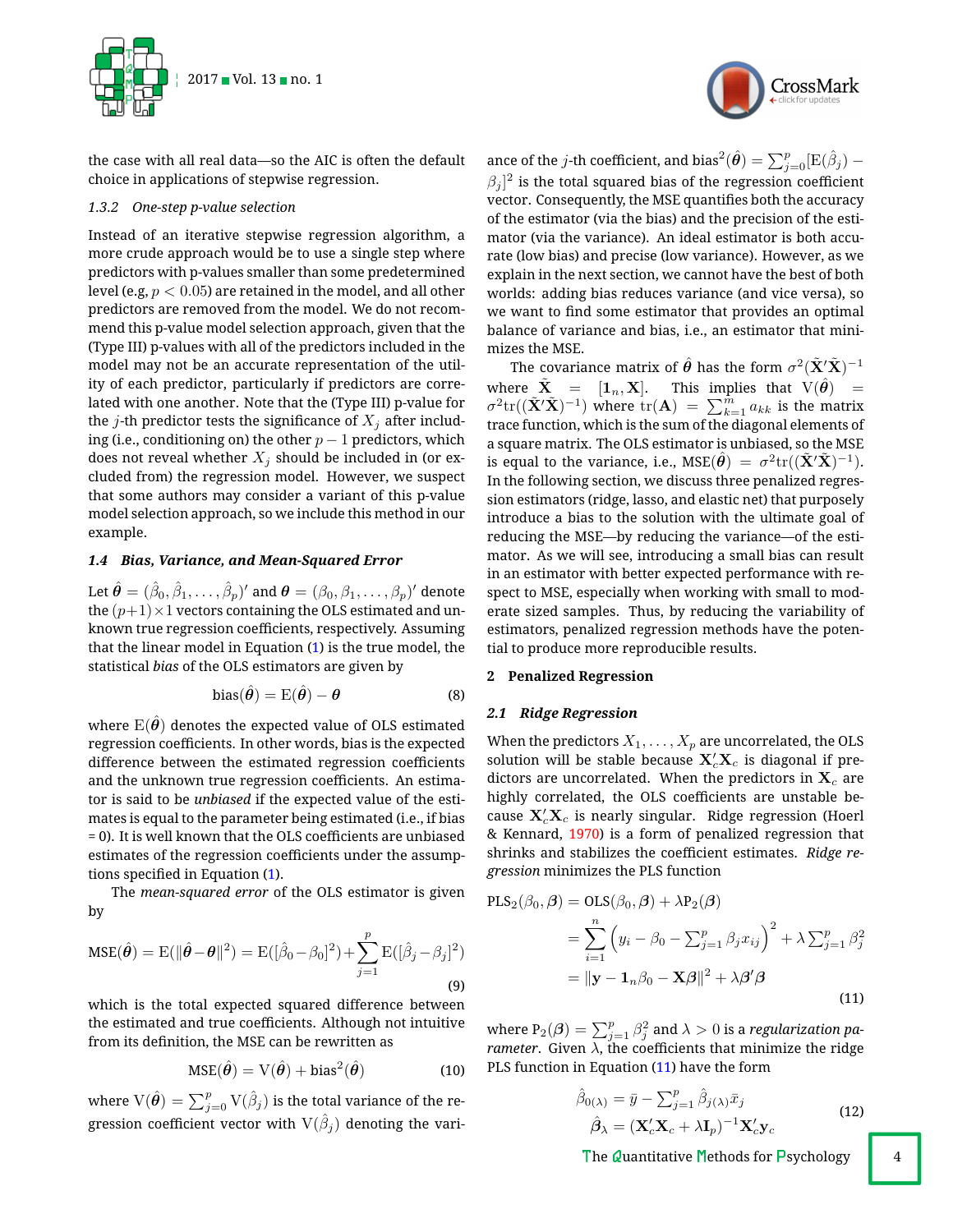

where  $\mathbf{X}_c$  and  $\mathbf{y}_c$  are defined as they were in Equation [\(4\)](#page-2-1). Unless units of  $X_1, \ldots, X_p$  are comparable, the penalty is typically applied to the standardized regression coefficients such that  $\|\beta^*\|^2$  gets closer to zero.

The regularization parameter  $\lambda > 0$  controls the tradeoff between fitting the data and shrinking the coefficients: OLS $(\beta_0, \beta)$  measures fit and P<sub>2</sub> $(\beta)$  measures size. As  $\lambda \rightarrow$ 0 we have  $\beta_{\lambda} \rightarrow \beta$ , and as  $\lambda \rightarrow \infty$  we have  $\beta_{\lambda} \rightarrow 0_p$ . Consequently, as  $\lambda \rightarrow 0$  the bias decreases and the variance increases, and as  $\lambda \to \infty$  the bias increases and the variance decreases. Our goal is to find a  $\lambda$  that provides an optimal balance between fitting the data and shrinking the coefficients, i.e., the  $\lambda$  that minimizes the MSE. Interestingly, Hoerl and Kennard [\(1970\)](#page-15-11) showed that there *always* exists some  $\lambda > 0$  such that the expected MSE of the ridge estimator is less than that of the OLS estimator. Thus, we can always improve the expected performance of the OLS estimator by shrinking the coefficients towards zero.

To choose the regularization parameter, we could consider minimizing the *ordinary cross-validation* (OCV) criterion

$$
OCV(\lambda) = \frac{1}{n} \sum_{i=1}^{n} \left( y_i - \beta_{0(\lambda)}^{[i]} - \mathbf{x}_i' \boldsymbol{\beta}_{\lambda}^{[i]} \right)^2 \tag{13}
$$

where  $(\beta_{0(\lambda)}^{[i]},\bm{\beta}_{\lambda}^{[i]})$  minimizes  $\text{PLS}_2(\beta_0,\bm{\beta})$  holding out the *i*-th observation's data. Letting  $\hat{\mathbf{y}}_{\lambda} = \mathbf{H}_{\lambda} \mathbf{y} = {\hat{y}}_{i(\lambda)}\}_{n \times 1}$ denote the ridge fitted values, where  $\hat{y}_{i(\lambda)} = \hat{\beta}_{0(\lambda)} + \mathbf{x}_i'\hat{\boldsymbol{\beta}}_{\lambda}$ , we can rewrite the OCV criterion using the results of the full model fit to all  $n$  data points, such as

$$
OCV(\lambda) = \frac{1}{n} \sum_{i=1}^{n} \left( \frac{y_i - \hat{y}_{i(\lambda)}}{1 - h_{ii(\lambda)}} \right)^2
$$
(14)

where  $h_{ii(\lambda)}$  is the *i*-th diagonal of  $\mathbf{H}_{\lambda} = \frac{1}{n} \mathbf{1}_n \mathbf{1}_n' +$  $\mathbf{X}_c (\mathbf{X}_c' \mathbf{X}_c + \lambda \mathbf{I}_p)^{-1} \mathbf{X}_c'$ , which is the ridge equivalent of the *hat matrix*, i.e., the matrix defining the linear combination that turns the response Y into the fitted values  $\hat{Y}$ , see Hastie et al. [\(2009\)](#page-15-5).

Using the OCV to select  $\lambda$ , the influence of each observation depends on the leverage score  $h_{ii(\lambda)}$ , which could be quite different. To adjust for this, we could consider a weighted OCV criterion

$$
WOCV(\lambda) = \frac{1}{n} \sum_{i=1}^{n} w_i \left( \frac{y_i - \hat{y}_{i(\lambda)}}{1 - h_{ii(\lambda)}} \right)^2
$$
 (15)

where  $w_i > 0$  is the weight assigned to the *i*-th observation. Setting  $w_i = \frac{(1-h_{ii(\lambda)})^2}{[n^{-1}\text{tr}(\mathbf{I}-\mathbf{H}_{\lambda})]^2}$  replaces each  $h_{ii(\lambda)}$ with its average value, resulting in the *Generalized Cross-Validation* (GCV) (Golub, Heath, & Wahba, [1979\)](#page-15-12) criterion

$$
GCV(\lambda) = \frac{\frac{1}{n} ||(\mathbf{I} - \mathbf{H}_{\lambda})\mathbf{y}||^2}{[1 - \text{tr}(\mathbf{H}_{\lambda})/n]^2} = \frac{\frac{1}{n} \sum_{i=1}^n (y_i - \hat{y}_{i(\lambda)})^2}{(1 - \nu_{\lambda}/n)^2}
$$
(16)

where  $\nu_{\lambda} = \text{tr}(\mathbf{H}_{\lambda})$  is the *effective degrees of freedom* of the ridge estimator with regularization parameter  $\lambda$ . The GCV criterion is often preferred over the OCV criterion for a few reasons: (i) the GCV is simpler to compute than the OCV, (ii) the logic of OCV, i.e., "leave-one-out", does not make much sense if there are replicate (or near replicate) predictor scores, i.e., if  $\mathbf{x}_h = \mathbf{x}_i$  (or  $\mathbf{x}_h \approx \mathbf{x}_i$ ) for some  $h \neq i$ , which will likely be the case as the number of points *n* grows, and (iii) the GCV tends to be "rather more reliable" than the OCV (Ramsay & Silverman, [2005,](#page-15-13) pg. 97). Thus, the GCV is our preferred method for selecting the ridge regularization parameter.

CrossMark

#### *2.2 Lasso Regression*

Ridge regression shrinks and stabilizes coefficient estimates, but (for  $\lambda < \infty$ ) all regression coefficients remain non-zero. Consequently, ridge regression is not useful for selecting relevant predictors. In other words, ridge regression will not necessarily help you determine which predictors should or should not be included in a regression model. In contrast, the *least absolute shrinkage and selection operator* (*lasso*) (R. Tibshirani, [1996,](#page-15-14) [2011\)](#page-15-15) can accomplish the coefficient shrinkage and variable selection simultaneously. Lasso regression minimizes the PLS function

$$
\begin{aligned} \text{PLS}_1(\beta_0, \beta) &= \text{OLS}(\beta_0, \beta) + \lambda \mathbf{P}_1(\beta) \\ &= \sum_{i=1}^n \left( y_i - \beta_0 - \sum_{j=1}^p \beta_j x_{ij} \right)^2 + \lambda \sum_{j=1}^p |\beta_j| \end{aligned} \tag{17}
$$

where  $\texttt{P}_1(\bm{\beta}) \, = \, \sum_{j=1}^p |\beta_j|$  and  $\lambda \, > \, 0$  is a regularization parameter. As in the ridge case, unless units of  $X_1,\ldots,X_p$ are comparable, the penalty is typically applied to the standardized regression coefficients. Unlike the OLS and ridge PLS problems, there is no closed-form solution (i.e., simple formula) for the optimal lasso regression coefficients. Obtaining the lasso estimate  $\beta_{\lambda}$  is a convex optimization problem, which requires an iterative algorithm (see Efron, Hastie, Johnstone, & Tibshirani, [2004;](#page-15-16) Friedman, Hastie, & Tibshirani, [2010\)](#page-15-17).

Similar to the ridge situation, in lasso regression we still have (i)  $\hat{\beta}_\lambda \to \hat{\beta}$  as  $\lambda \to 0$ , and (ii)  $\hat{\beta}_\lambda \to 0_p$  as  $\lambda \to \infty$ . However, unlike ridge regression, as the lasso regularization parameter increases, some regression coefficients remain non-zero and some will go to zero. See Friedman et al. [\(2010\)](#page-15-17) for an eloquent explanation of how the lasso penalty forces coefficients to zero via a *soft-thresholding* operator. This key feature of the lasso estimator enables the approach to determine which predictors are most important for explaining the variation in the response variable, which often results in sparser and more easily interpretable regression solutions.

The Quantitative Methods for  $P$ sychology  $\begin{bmatrix} 5 \end{bmatrix}$ 

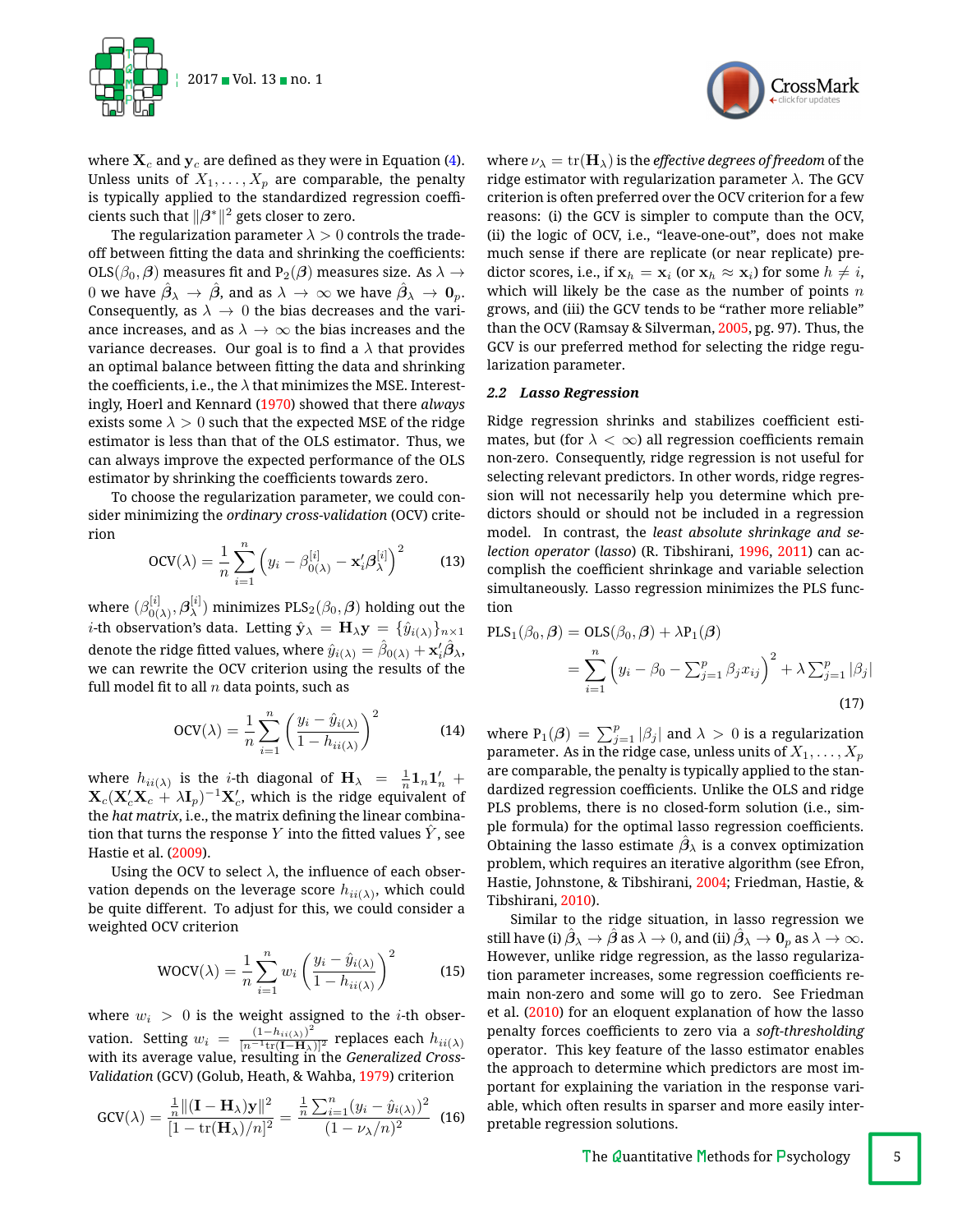



To choose  $\lambda$ , we could consider using the GCV criterion. However, defining the effective degrees of freedom is not as straightforward because the lasso fitted values cannot be written as a simple linear transformation of the response vector. To overcome the issue of needing to define the effective degrees of freedom of the lasso estimator, it is typical to use a K-fold CV procedure to select  $\lambda$ , which begins by randomly splitting the data into *K >* 1 different groups (or folds). Let (y*k,* X*k*) denote *k*-th fold's data, and let  $(\mathbf{y}_{[k]}, \mathbf{X}_{[k]})$  denote the full data set holding out the *k*-th fold's data. The *K*-fold CV procedure for lasso regression is carried out as follows:

1. Separately for each fold  $k = 1, \ldots, K$ 

• fit model using  $(\mathbf{y}_{[k]}, \mathbf{X}_{[k]})$  to estimate  $(\hat{\beta}_{0(\lambda)}^{[k]}, \hat{\beta}_{\lambda}^{[k]})$ • define CV-MSE loss for *k*-th fold as  $E_k(\lambda) = ||\mathbf{y}_k - \mathbf{y}_k||$  $\hat{\beta}^{[k]}_{0(\lambda)}\mathbf{1}_{n_k}-\mathbf{X}_k\hat{\boldsymbol{\beta}}^{[k]}_{\lambda}\|^2$ 

2. Choose  $\lambda$  that minimizes CV-MSE( $\lambda$ ) =  $\frac{1}{K} \sum_{k=1}^{K} E_k(\lambda)$ Typical choices for the number of folds include  $K = 2$ ,  $K = 5$ , or  $K = 10$ .

## *2.3 Elastic Net Regression*

The lasso performs well in many situations, but it is not without its limitations. In particular, it is well-known that (i) when  $n < p$  the lasso can only retain *n* non-zero coefficients, (ii) when  $n>p$  and the predictors are highly correlated, ridge regression tends to outperform the lasso, and (iii) when two predictors are highly correlated, lasso tends to select one predictor and ignore the other (correlated) predictor. The *elastic net* (Zou & Hastie, [2005\)](#page-16-2) combines the lasso  $(L_1)$  and ridge  $(L_2)$  penalties to address these issues. The elastic net minimizes the PLS function

$$
PLS_{\alpha}(\beta_0, \beta) = OLS(\beta_0, \beta) + \lambda P_{\alpha}(\beta)
$$
 (18)

where  $P_\alpha(\boldsymbol{\beta}) = \sum_{j=1}^p \{ \frac{1}{2} (1-\alpha) \beta_j^2 + \alpha |\beta_j| \}, \lambda > 0$ , and  $0 \leq \alpha \leq 1$  controls the influence of the  $L_1$  and  $L_2$  penalties. Like in ridge and lasso, the penalty is typically applied to the standardized regression coefficients unless units of  $X_1, \ldots, X_p$  are comparable.

In elastic net regression, setting  $\alpha = 0$  results in the ridge regression solution, and setting  $\alpha = 1$  results in the lasso solution. Setting  $0 < \alpha < 1$  uses a hybrid penalty that is a combination of the ridge and lasso. Furthermore, note that setting  $\lambda = 0$  produces the OLS solution, so the elastic net provides a flexible umbrella framework through which the previously discussed methods can be viewed. For the elastic net, there are two parameters to tune via *K*-fold CV:  $\lambda$  and  $\alpha$ . In this case, it is typical to select a grid of reasonable  $\alpha$  values to try, e.g.,  $\alpha \in \{0, 0.1, 0.2, ..., 0.9, 1\}$ , and then use *K*-fold CV to select an optimal  $\lambda$  for each  $\alpha$ . Note that it is necessary to ensure that the random fold assignments are preserved across the different model fittings to

ensure that the differences in the CV scores are not due to sampling differences. The pair of regularization parameters  $(\lambda, \hat{\alpha})$  that minimize the CV score are then used for prediction purposes.

## *2.4 Summary*

We summarize some of the important characteristics of the discussed penalized regression estimators in Table [1.](#page-6-0) All three methods (i.e., ridge, lasso, elastic net) modify the OLS loss function by incorporating a penalty term related to the size of the regression coefficients. All three discussed penalized regression methods make it possible to build prediction models from data when there are more predictors than subjects (i.e.,  $n < p$ ), which is not possible using OLS. By including different penalty terms, it is possible to encourage different types of solutions. Ridge encourages a stabilized solution where the (squared) magnitudes of the coefficients are reduced but still greater than zero. In contrast, lasso and the elastic net can encourage sparse solutions where certain coefficients are entirely removed from the model, which allows for the selection of important predictors. The elastic net offers some advantages over the lasso in certain situations, but these advantages come with the cost of needing to tune the model with respect to two regularization parameters ( $\lambda$  and  $\alpha$ ). Furthermore, both the lasso and the elastic net do not directly provide any inference information, e.g., for forming confidence intervals around the estimated coefficients. We note that there has been some interesting recent developments with regards to lasso inference (Lockhart, Taylor, Tibshirani, & Tibshirani, [2014;](#page-15-18) Taylor & Tibshirani, [2015\)](#page-15-19); however, when pvalues and/or confidence intervals are needed, the bootstrap is often employed (see Efron & Tibshirani, [1993;](#page-15-20) R. Tibshirani, [2011\)](#page-15-15).

## **3 Example Predicting Educational Performance**

The supplementary online material contains an R script file (R Core Team, [2016\)](#page-15-8) with all of the analysis code used in this example. The data are freely available online.

# *3.1 Overview of Data*

To demonstrate the different penalized regression methods, we use student performance data that were collected by Paulo Cortez at the University of Minho in Portugal (Cortez & Silva, [2008\)](#page-15-21). The data are available from the University of California-Irvine's Machine Learning repository (Lichman, [2013\)](#page-15-22). In this example, we use the math performance data (student-mat.csv), which contains math exam scores and various predictor variables from  $n = 395$  Portuguese students. See Table [2](#page-7-0) for the list of 30 predictors, which contain factors relating to the student's behavior, the student's school, the student's family, etc. Unlike Cortez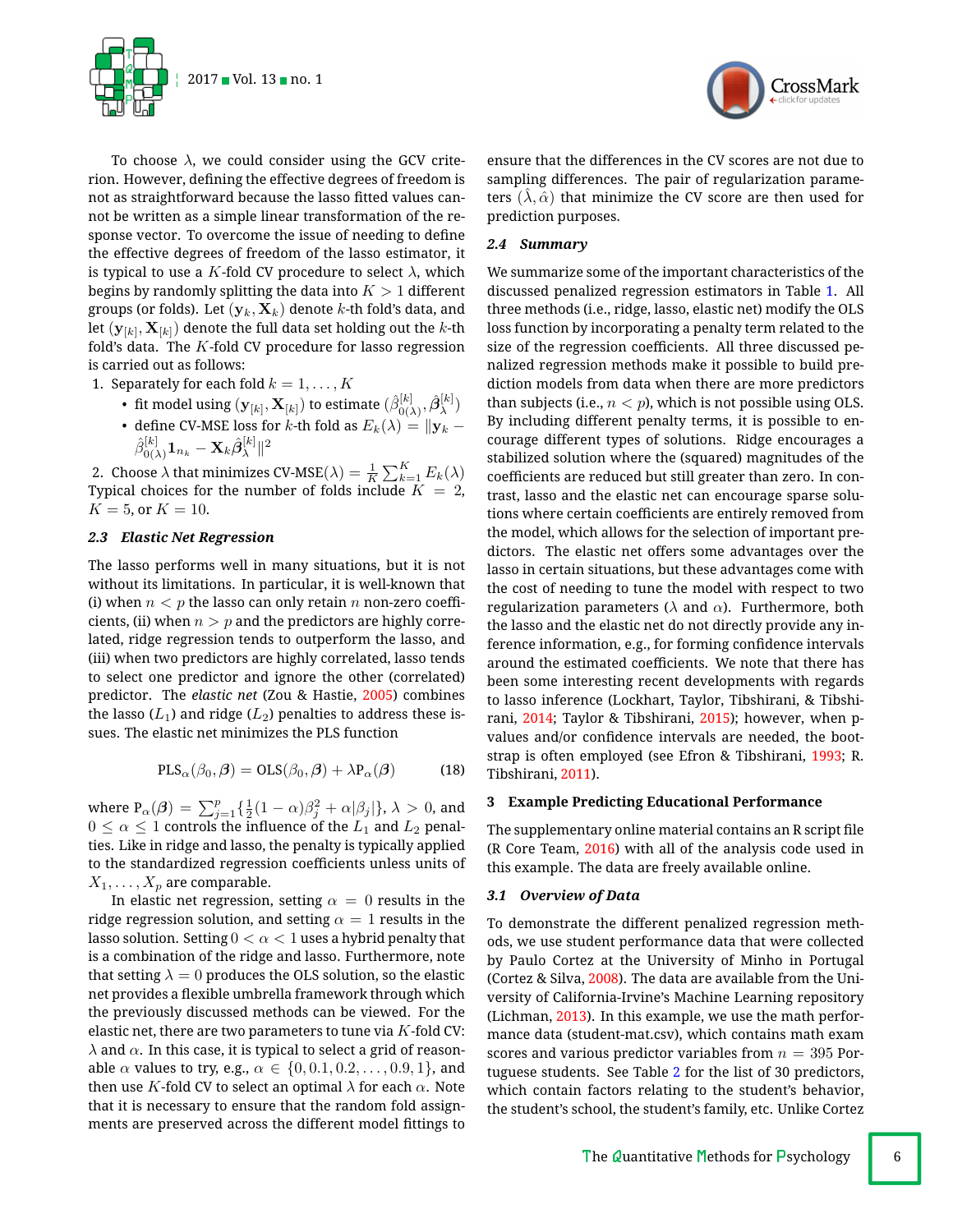



|                  | <b>OLS</b>  | Ridge                            | Lasso                            | <b>Elastic Net</b>                                                            |
|------------------|-------------|----------------------------------|----------------------------------|-------------------------------------------------------------------------------|
| Penalty          | none        | $\lambda \sum_{i=1}^p \beta_i^2$ | $\lambda \sum_{i=1}^p  \beta_i $ | $\lambda \sum_{i=1}^{p} \{\frac{1}{2}(1-\alpha)\beta_i^2 + \alpha \beta_j \}$ |
| Reg. Par.        | none        | $\lambda > 0$                    | $\lambda > 0$                    | $\lambda > 0$ and $0 \leq \alpha \leq 1$                                      |
| <b>CV</b> Method | none        | any                              | $K$ -fold                        | $K$ -fold                                                                     |
| $n < p$ Case     | N/A         | applicable                       | selects $\leq n$                 | applicable                                                                    |
| Collinearity     | unstable    | stable                           | selects one                      | selects both                                                                  |
| Strength         | MLE         | <b>MSE</b>                       | selection                        | ridge-lasso hybrid                                                            |
| Weakness         | overfitting | no selection                     | no inference                     | no inference                                                                  |

<span id="page-6-0"></span>**Table 1** Typical characteristics of different regression estimators.

*Note*. Reg. Par. = Regularization Parameter and CV = Cross-Validation. CV procedure "any" refers to any of OCV, GCV or *K*-fold.

et al., we choose to predict the student's scores on the first exam (instead of the final grade) because we hope to identify factors that cause students to fall behind early in the semester. By discovering factors that relate to poor math performance on the first exam, it may be possible to create student-specific interventions (e.g., tutoring or more study time) with hopes of improving the final grade.

# *3.2 Data Preprocessing*

As a preliminary step, we need to load the data file into R (R Core Team, [2016\)](#page-15-8), which can be accomplished using the commands:

```
datapath = "~/Desktop/psych-penreg/
   student-mat.csv"
student = read.table(datapath, sep=";",
   header=TRUE)
```
The first line of code defines the location of the data file (in this case a folder on the Desktop named "psych-penreg"), and the second line of code reads the data into the R environment via the read.table function. The option  $sep="$ ;" declares the field separator used in the data file (in this case a semi-colon), and the  $header = TRUE$  option specifies that the first row of the data file contains variable (header) names.

Next, we load the two R packages that we will use: MASS (Venables & Ripley, [2002\)](#page-15-23) for ridge regression and glmnet (Friedman et al., [2010\)](#page-15-17) for lasso and elastic net regression:

```
library(MASS)
library(glmnet)
```
Note that it is necessary to install the packages before you can load the packages via the library function. This can be accomplished with the install.packages function or manually within the R graphical user interface.

As a next step, we define the response variable and the predictor variables:

 $y = student $G1$  $n = length(y)$  $X = model.matrix(\sim, data=student)$ [,1:30])  $X = X[,-1]$ 

The first line of code creates the response vector, which are the students' scores on the first math exam (i.e.,  $G1$ ). The second line of code defines the sample size, i.e.,  $n = 395$ students. The third line of code calls R's model.matrix function to create a design matrix for our regression model. The first input of the model.matrix function is a formula specifying the model predictors, which come to the right of the tilde. In this case, we are using R's shorthand notation for "include all predictors" in the input data frame, and we are inputting the first 30 columns of the data frame. The fourth line of code removes the intercept column from the design matrix to avoid redundancy (R's regression functions will include the intercept automatically, so X should only contain predictors). We can now check the dimensions, i.e., number of rows and columns, of the model matrix

```
> dim(X)
[1] 395 39
```
Note that the model matrix has  $n = 395$  rows and  $p = 39$ columns. The reason that we have more columns in X (than the 30 columns that we input via student $(1:30)$ ) is because there are four categorical predictors with multiple levels (see Table [1\)](#page-6-0), which the model.matrix function automatically converts into dummy coded variables.

# *3.3 OLS Model Fitting*

We begin by fitting the OLS regression model via R's  $\text{lm}$ function:

```
olsmod = lm(y \sim ., data=data-frame(X))olsmod.sum = summary(olsmod)
olscoef = coef(olsmod)
```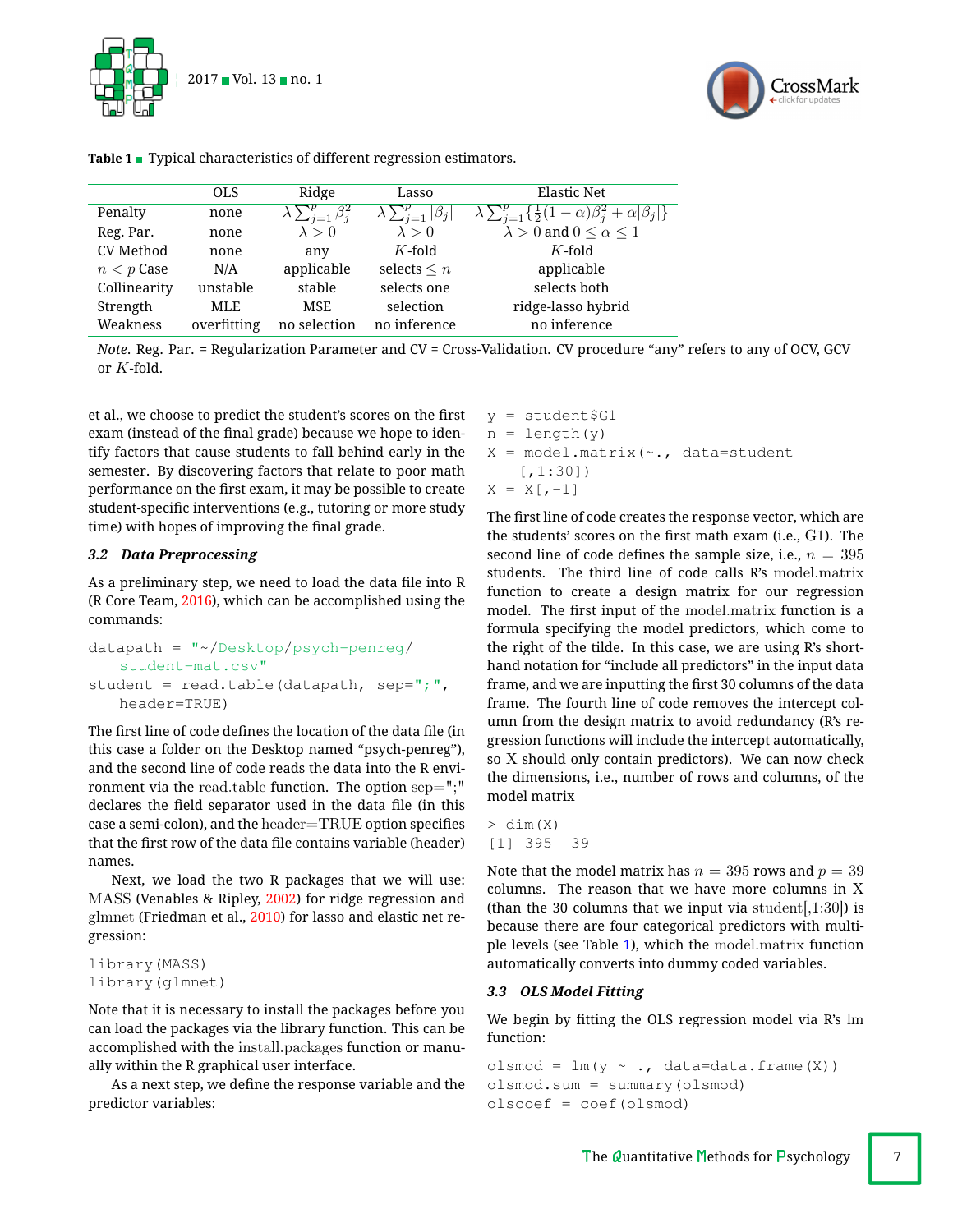



<span id="page-7-0"></span>Table 2 Predictor variables for math performance example.

| Variable                                 | Type        | Range/Levels                           |
|------------------------------------------|-------------|----------------------------------------|
| Student's School (school)                | binary      | $1=MS$ , $0=GP$                        |
| Student's Sex (sex)                      | binary      | 1=male, 0=female                       |
| Student's Age (age)                      | integer     | $15, 16, \ldots, 22$                   |
| Student's Address (address)              | binary      | 1=Urban, 0=Rural                       |
| Family Size (famsize)                    | binary      | $1=\leq 3$ members, 0=> 3 members      |
| Parent Status (Pstatus)                  | binary      | 1=living together, 0=living apart      |
| Mother's Education (Medu)                | integer     | $1$ =none, , $5$ =higher               |
| Father's Education (Fedu)                | integer     | $1$ =none, , $5$ =higher               |
| Mother's Job (Mjob)                      | categorical | home, teacher, health, services, other |
| Father's Job (Fjob)                      | categorical | home, teacher, health, services, other |
| Reason at School (reason)                | categorical | close, reputation, courses, or other   |
| Student's Guardian (guardian)            | categorical | mother, father, other                  |
| Travel Time to School (traveltime)       | integer     | 1= $<$ 15 min, , 4= $>$ 60 min         |
| Study Time per Week (studytime)          | integer     | $1 = 2$ hrs, , $4 = 10$ hrs            |
| Number of Failures (failures)            | integer     | 0, 1, 2, 3                             |
| Extra School Support (schoolsup)         | binary      | $1 = yes, 0 = no$                      |
| Extra Family Support (famsup)            | binary      | $1 = yes, 0 = no$                      |
| Extra Paid Classes (paid)                | binary      | $1 = yes, 0 = no$                      |
| Extra-Curricular Activities (activities) | binary      | $1 = yes, 0 = no$                      |
| Attended Nursery School (nursery)        | binary      | $1 = yes, 0 = no$                      |
| Higher Education Interest (higher)       | binary      | $1 = yes, 0 = no$                      |
| Internet Access at Home (internet)       | binary      | $1 = yes, 0 = no$                      |
| In Romantic Relationship (romantic)      | binary      | $1 = yes, 0 = no$                      |
| Quality of Family (famrel)               | integer     | 1=very bad,, 5=excellent               |
| Free Time after School (freetime)        | integer     | 1=very low, , 5=very high              |
| Goes Out with Friends (goout)            | integer     | $1 = very low, \ldots, 5 = very high$  |
| Weekday Alcohol Consumption (Dalc)       | integer     | 1=very low, , 5=very high              |
| Weekend Alcohol Consumption (Walc)       | integer     | $1 = very low, \ldots, 5 = very high$  |
| Health Status (health)                   | integer     | 1=very bad, , 5=very good              |
| Number of Absences (absences)            | integer     | $0, 1, \ldots, 75$                     |

*Note*. MS = Mousinho da Silveira and GP = Gabriel Pereira.

The first line of code fits the model, the second line of code creates an object summarizing the fit model, and the third line of code extracts the model coefficients. In the first line, we are (again) using R's shorthand notation to specify that we want to include all variables in the data frame as predictors in the model. To find the predictors that are significant at the  $p < 0.05$  level, we can use the R code:

```
ix = which (olsmooth.sum$coefficients[-1, 4]< 0.05)
pvalmod.05 = lm(y \sim ., data=data-frame(X))[jix])
```
where the first line of code determines which predictors are significant at the  $p < 0.05$  level, and the second line of code refits the model with the selected predictors. To extract the coefficients we could use a similar procedure as was used to obtain the OLS coefficients, i.e., we could input the pvalmod.05 object into the coef function. However, this would return a vector of length seven because only six predictors (and an intercept) are included in the reduced model. For ease of comparison with the other methods, we instead create a sparse vector (of class dgCMatrix) the same length as olscoef and then place the selected coefficients in the appropriate locations of the initialized vector:

```
pvalcoef.05 = as (\text{matrix}(0, \text{length}))olscoef), 1), "dgCMatrix")
ix = match(names(coeff(pvalmod.05)),names(olscoef))
pvalueoef.05[ix] = coef(pvalue.05)rownames(pvalcoef.05) = names(olscoef)
```
Note that the first line of code initializes the coefficient vector, the second line of code determines which coefficients from the OLS regression model were selected at the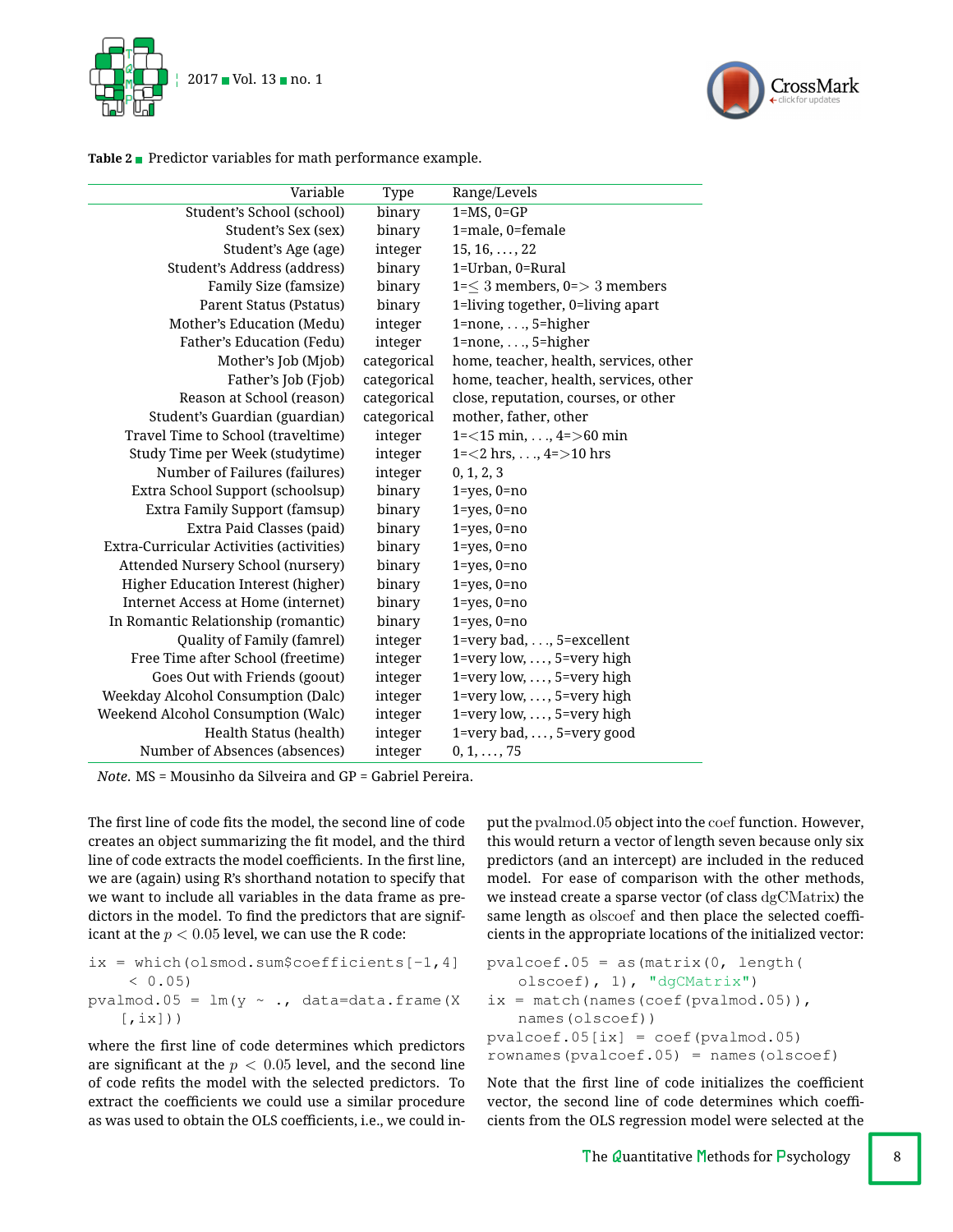



```
ix = which (olsmooth.sum$coefficients[-1, 4]< 0.15pvalmod.15 = lm(y \sim ., data=data-frame(X))[jix])
```
The coefficient vector for the  $p < 0.15$  model can be created via a simple modification of the code used for the *p <* 0*.*05 model, so we omit the code here. See the R script file in the supplementary materials for this omitted R code.

# *3.4 Stepwise Model Fitting*

To fit the stepwise regression model, we can use the step function in R:

stepmod.aic = step(olsmod)

Note that the step function is a "minimal implementation" of the stepAIC function in the MASS package (Venables & Ripley, [2002\)](#page-15-23). By default, the step function performs AIC selection using both forward selection and backward elimination. To extract the coefficients, we use a similar procedure as was used for the pvalmod.05 model (see the supplementary R code). To perform stepwise regression using the BIC (instead of the default AIC), we can use the R code

```
stepmod.bic = step(olsmod, k = log(n))
```
where the k input controls the weight assigned to the model degrees of freedom in the calculation of the information criterion (default is  $k=2$ ). The coefficient vector for the BIC model can be created via a simple modification of the previously discussed code (see the supplementary R code).

# *3.5 Ridge Model Fitting*

To fit the ridge regression model, we can use the  $lm.ridge$ function in R's MASS package (Venables & Ripley, [2002\)](#page-15-23):

```
lamseq = seq(0, 300, length=1000)ridgemod = lm.ridge(y \sim ., data=data.
   frame(X), lambda=lamseq)
```
The first line of code defines the sequence of  $\lambda$  values at which the GCV score will be evaluated. The second line of code calls the  $lm.ridge$  function to fit the model for each  $\lambda$  in the sequence. When tuning  $\lambda$  it is important to check to see if you have searched a large enough range of values. This can be accomplished by plotting the sequence of  $\lambda$  values against their corresponding GCV values:



plot(ridgemod\$lambda, ridgemod\$GCV, xlab  $=$ "Lambda", ylab="GCV")

```
lines(rep(lamseq[which.min(ridgemod$GCV)
   ],2), range(ridgemod$GCV), lty=3)
```
which should produce the plot in Figure [1.](#page-9-0) Note that we see a clear minimum in the GCV values, which occurs when  $\lambda = 126.43$ . If we were to have set the maximum  $\lambda$  in our sequence too small (e.g.,  $\lambda = 50$ ), the GCV minimum would occur on the boundary point, implying that the search sequence needs to be expanded.

To extract the ridge coefficients, we can use the R code:

```
gcvmin = which.min(ridgemod$GCV)
ridgecoef.min = coef(ridgemod)[gcvmin,]
```
The first line of code determines which of the  $\lambda$  values minimized the GCV criterion. The second line of code extracts the ridge coefficients. Note that calling the coef function will return a matrix containing the coefficients for all of the models (one for each  $\lambda$ ), so it is necessary to index the optimal coefficient vector using gcvmin.

# *3.6 Lasso Model Fitting*

The first step in lasso is to split the data into folds for the *K*-fold CV:

```
set.seed(1)
foldid = sample(rep(1:10, length.out=n))
```
The first line of code sets the random seed in  $R$  so that the random sampling result can be reproduced; the number input to the set.seed function is not important, but each different value will produce a different random sample. The second line randomly splits the data into  $K = 10$  folds by creating a vector of integers 1*,...,* 10 the length of the response variable, and then randomly sampling the fold assignment for each student. Given the fold assignments, the lasso regression model can be fit using the cv.glmnet function in the glmnet R package (Friedman et al., [2010\)](#page-15-17) using the following code:

```
cylasso = cv.glmnet(X, y, foldid=foldid,alpha=1)
```
The first input to the  $cv$ .glmnet function is the model design matrix, and the second input is the response vector. The foldid input controls the fold assignments used for the *K*-fold CV procedure, and the alpha input controls the  $\alpha$ used in the elastic net penalty ( $\alpha = 1$  corresponds to lasso). To visualize the performance of the lasso estimator for different values of  $\lambda$ , we can create a plot similar to that created for ridge regression (see Figure [1\)](#page-9-0). In this case, we plot the natural logarithm of the regularization parameter, i.e.,  $log(\lambda)$ , versus the CV-MSE estimate obtained from the *K*-fold CV procedure, see Figure [2:](#page-10-0)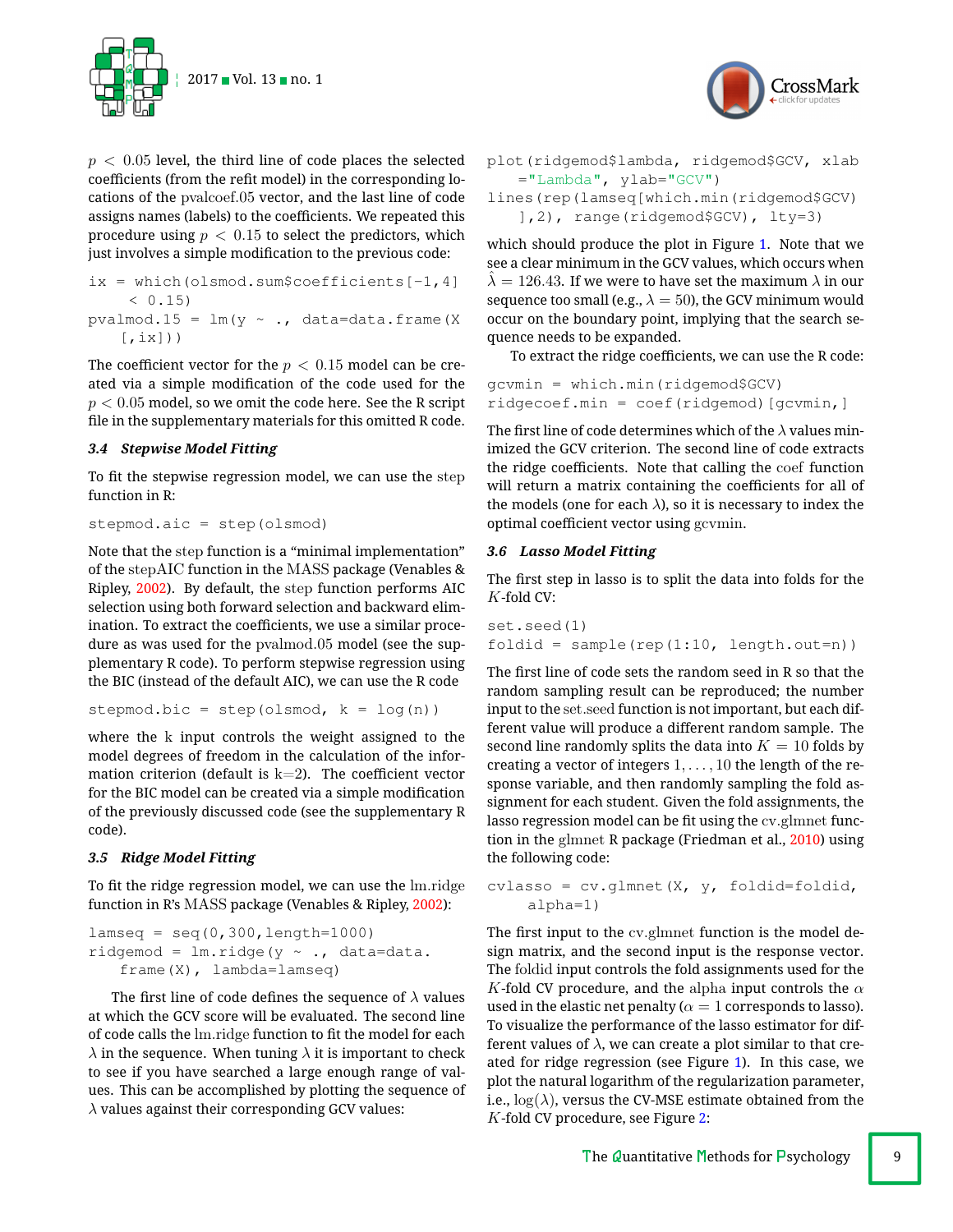



<span id="page-9-0"></span>



## plot(cvlasso)

As is evident from Figure [2,](#page-10-0) there is a clear minimum at  $\lambda = 0.095$  (log( $\lambda$ ) = -2.350). However, the plot also displays another line at  $\hat{\lambda}_* = 0.242 \left( \log(\hat{\lambda}_*) \right) = -1.420$ ), which is the largest value of  $\lambda$  that is within one standard error of the minimum CV-MSE. Theoretically, the minimum  $\lambda$  should be preferred, but  $\lambda_*$  will encourage sparser solutions. To obtain the two possible sets of coefficients (corresponding to  $\lambda$  and  $\lambda_*$ ), we can use the R code:

```
lassocoef.min = coef(cvlasso, s="lambda.
   min")
lassocoef.1se = coef(cvlasso, s="lambda
   .1se")
```
# *3.7 Elastic Net Model Fitting*

Similar to the lasso model fitting procedure, the first step in elastic net is to split the data into folds for the *K*-fold CV. This can be accomplished using the same code as before, and using the same random seed will ensure that the fold assignments are comparable for the lasso and elastic net solutions. The next step is to define a sequence of  $\alpha$  values, which can be accomplished using the R code:

alphaseq =  $seq(0, 1, length=21)$ 

In this case, we have created a vector of 21  $\alpha$  values: 0, 0.05,  $0.1, \ldots, 0.95, 1$ . Next we need to fit the model by calling the cv.glmnet function separately for each value in alphaseq. This can be accomplished using a simple for loop in R:

 $cvlist = vector("list", length(alphaseq))$ 

```
)
for(k in 1:length(alphaseq)){
 cvlist[[k]] = cv.glmnet(X, y, foldid=foldid, alpha=alphaseq[k])
}
```
The fist line of code initializes a list named cvlist of length 21, which will hold the model fitting results for each of the 21 values in alphaseq. The remaining lines of code loop through the 21 values in alphaseq tting the model via the cv.glmnet function.

To determine which combination of  $(\lambda, \alpha)$  minimized the CV-MSE criterion, we need to collect and compare the CV-MSE results such as:

```
mincv = sapply(cvlist, function(x) min(x)$cvm))
minid = which.min(mincv)
```
This first line of code collects the minimum (across  $\lambda$ ) CV-MSE estimate from each of the 21 models, and the second line of code finds the minimum (across  $\alpha$ ). To visualize the elastic net fitting results, we can plot two different CV objects, see Figure [3:](#page-11-0)

```
plot(alphaseq, mincv, xlab="Alpha", ylab
   ="Mean-Squared Error", type="b")
plot(cvlist[[minid]])
```
The first line plots the minimum CV-MSE for each  $\alpha$ , and the second line plots the CV-MSE results for different  $\lambda$  values with  $\hat{\alpha} = 0.05$  set at the optimal value. We can extract the elastic net coefficients for the optimal  $\alpha$  value using the R code: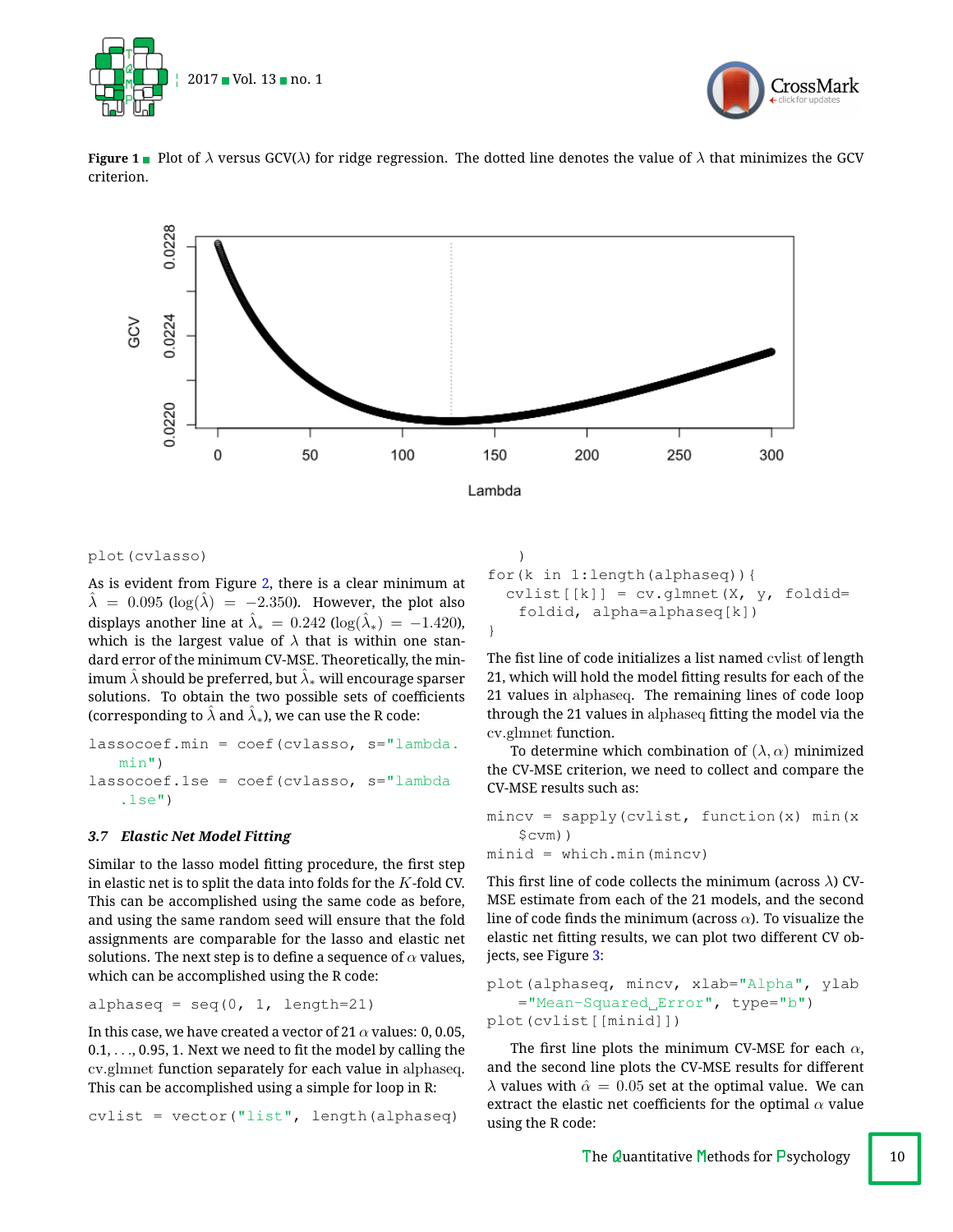



<span id="page-10-0"></span>**Figure 2** Plot of  $\log(\lambda)$  versus CV-MSE( $\lambda$ ) for lasso regression. The left dotted line denotes the value of  $\lambda$  that minimizes the CV-MSE, and the right dotted line denotes the largest value of  $\lambda$  that is within one standard error of the minimum CV-MSE.



enetcoef.min = coef(cvlist[[minid]], s=" lambda.min") enetcoef.1se = coef(cvlist[[minid]], s=" lambda.1se")

# *3.8 Summarizing the Results*

The estimated coefficients from each model are given in Tables [3](#page-17-0) and [4.](#page-18-0) Comparing the OLS and ridge models, the shrinkage is evident for several coefficients. For example, in the OLS model the male students are expected to have 0.9 more points on the math exam than female students, whereas the expected sex effect is only 0.6 points in the ridge model. However, note that the OLS and ridge models both retain all coefficients in the model, i.e., all coefficients have non-zero estimates. In contrast, the other approaches produce sparser solutions than the OLS and ridge models by setting some of the coefficients to zero. The pvalue selection methods produced the sparest models, and the stepwise regression methods produced models slightly larger than the p-value methods. As expected, (i) smaller p-values encouraged sparser models (for the p-value selection method), and (ii) the BIC selected a sparser model than the AIC.

The lasso and elastic net selected larger models than the p-value and stepwise regression approaches. As expected, the lasso and elastic net models using  $\lambda_*$  (1 SE above minimum CV-MSE) produce sparser solutions than the models using  $\lambda$  (minimum CV-MSE). The selection results for the lasso and elastic net solutions are mostly similar, with the elastic net selecting the same predictors as the lasso plus some additional predictors. Some of the factors that relate to better expected math performance include: being male, having a father who is a teacher, having a mother who works in healthcare, studying more each week, and having an interest in higher education. Some of the factors that relate to poorer expected math performance include: having more past course failures, needing extra educational support (at school or home), and going out more with friends.

## *3.9 Evaluating the Methods*

In this section, we conduct an auxiliary simulation study to further demonstrate the power of penalized regression. We want to emphasize that a typical application of penalized regression would include everything that we have demonstrated up to this point, but would *not* include the sort of simulation analysis that we conduct here. We conduct this auxiliary simulation study just to emphasize that penalized regression methods can be more useful than unpenalized (OLS and stepwise) estimation when working with psychological data.

With real data, the ground truth is unknown so it is typical to evaluate the performance of regression models by splitting the data into a training dataset (which is used to build the model) and the testing dataset (which is used to evaluate the model). This can be accomplished in R using the following code: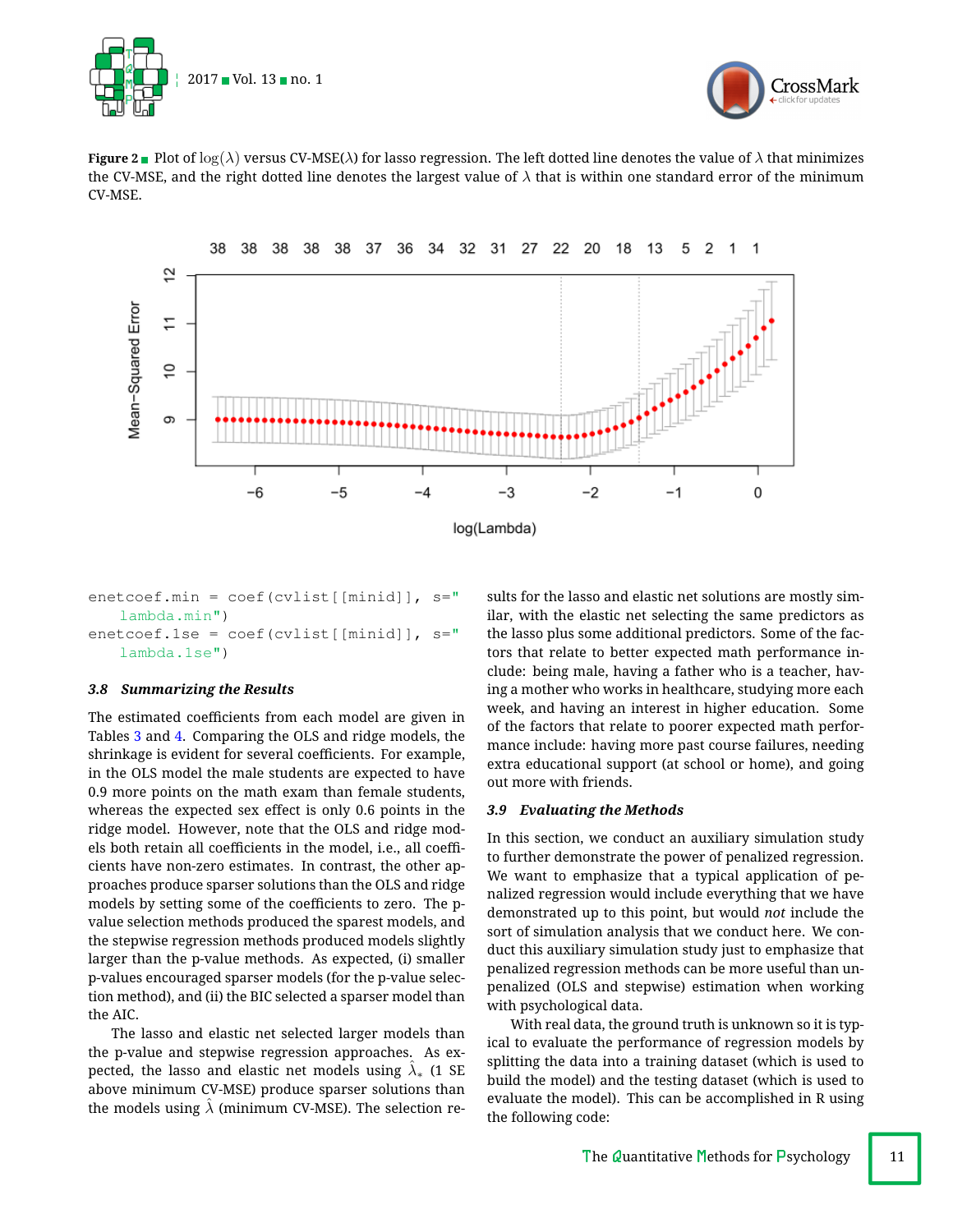



**Figure 3** Results for elastic net regression. Top: minimum CV-MSE for each  $\alpha$ . Bottom:  $\log(\lambda)$  versus CV-MSE( $\lambda$ ) with  $\hat{\alpha} = 0.05$  set at the optimal value.

<span id="page-11-0"></span>

set.seed(55455) testID = sample.int $(n, 95L)$  $ytest = y[testID]$ Xtest = X[testID,] ytrain = y[-testID]  $Xtrain = X[-testID, ]$ 

The first line (again) calls the set.seed function to ensure that the random sampling results are reproducible. The second line of code randomly samples 95 students (out of the 395) to be in the testing dataset. The third and fourth lines of code define the testing dataset (ytest,  $X$ test) by indexing the sampled rows of the full dataset. Finally, the fifth and sixth lines of code define the training dataset (ytrain, Xtrain) by indexing the non-sampled rows of the full dataset.

We used the model fitting procedure described in the previous subsections, but we replaced  $X$  and  $y$  with Xtrain and ytrain. To evaluate the performance of each method, we can calculate the mean-squared prediction error (MSPE). Letting ( $y_{\text{test}}, X_{\text{test}}$ ) denote the response and design matrix for the  $\tilde{n}$  test data points ( $\tilde{n} = 95$  for our testing dataset), the MSPE is defined as

$$
\text{MSPE}(\hat{\boldsymbol{\theta}}, \mathbf{y_{test}}, \mathbf{X_{test}}) = \tilde{n}^{-1} \|\mathbf{y_{test}} - \hat{\mathbf{y}}_{test}\|^2
$$

where  $\hat{\mathbf{y}}_{\text{test}} = 1\beta_0 + \mathbf{X}_{\text{test}}\hat{\boldsymbol{\beta}}$  are the predictions for the test data with  $(\beta_0, \beta)$  denoting the coefficients estimated from the training data. To obtain the MSPE for each of the fit models, we can use R code along the lines of

yhat.ols =  $cbind(1,Xtest)$   $**$  olscoef  $mse.ols = mean($  (ytest - yhat.ols)^2 )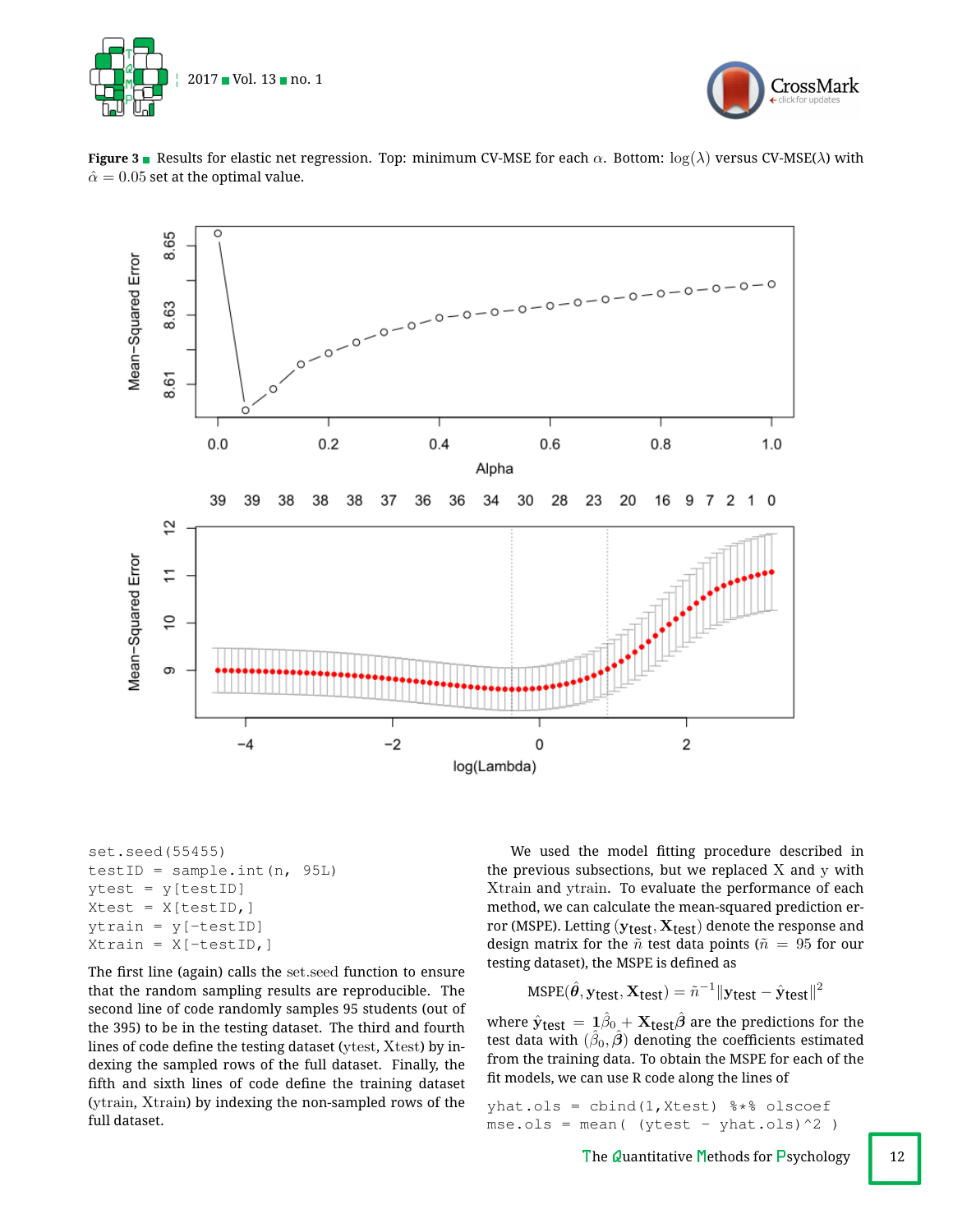

For the other methods, the code is nearly identical; we just need to replace olscoef with the coefficients for a different model (e.g., ridgecoef.min or lassocoef.min) in the above code. We omit the code here to save space, but the R code for forming the MSPE for each model is provided with the supplementary material.

To examine the variability of the MSPE due to random sampling (when forming the training and testing datasets), we can simply repeat the entire procedure using multiple different random samples. We did this for 100 different random splits of the data into training and testing datasets. Figure [4](#page-13-0) displays a box plot of the MSPE across the 100 splits for each of the 10 different methods. The average MSPE (across the 100 random splits) for each method is given by

| meanmse  |          |                            |          |
|----------|----------|----------------------------|----------|
| ols      | p0.05    | p0.15                      | step.aic |
| 9.412707 |          | 9.313102 9.291680 9.115387 |          |
| step.bic |          | ridge lasso.min lasso.1se  |          |
| 9.318641 |          | 8.863382 8.765813 9.369715 |          |
| enet.min | enet.1se |                            |          |
| 8.777928 | 9.314690 |                            |          |
|          |          |                            |          |

These average MSPE values and the boxplots in Fig-ure [4](#page-13-0) reveal that the lasso and elastic net using  $\lambda$  (minimizer of CV-MSE) perform best across the 100 random splits of the data. The ridge performs next best and produces MSPEs that are only slightly larger than the lasso and elastic net solutions. The stepwise regression algorithm (with AIC selection) was the best unpenalized estimator, but the MSPEs were noticeably larger than the corresponding MSPEs of the (minimum) penalized regression methods. The p-value selection methods and the lasso and elastic net using  $\lambda_*$  (1 SE above minimizer of CV-MSE) only performed slightly better than the OLS solution, which tended to perform worse than all of the other methods.

For each of the 100 splits, we can determine which of the 10 estimators had the smallest MSPE. The total number of times (across the 100 splits) that each method was best (i.e., smallest MSPE) is given below:

| > prctbest |          |                           |                |
|------------|----------|---------------------------|----------------|
| ols        | p0.05    |                           | p0.15 step.aic |
|            | 5        |                           |                |
| step.bic   |          | ridge lasso.min lasso.1se |                |
| 1 O        | 13       | 22                        |                |
| enet.min   | enet.lse |                           |                |
|            |          |                           |                |

which reveals that the lasso with  $\hat{\lambda}$  performed the best most frequently (22% of the time), followed by the elastic net with  $\lambda$  (14% of the time), the ridge (13% of the time),



and stepwise regression with AIC (11% of the time) or BIC (10% of the time). The lasso and elastic net with  $\lambda_*$  were rarely the best method (8% and 7%, respectively), and the p-value selection methods with  $p < 0.05$  and  $p < 0.15$ showed a similarly poor performance (5% and 9%, respectively), Finally, note that the OLS solution was best only 1% of the time. This confirms that the penalized regression methods reliably outperform the classic OLS estimator with respect to predicting math performance. For these data, the lasso solution should be preferred, but the elastic net and ridge also performed well.

We also want to emphasize one point regarding the relation between the MSPE and the CV-MSE. Comparing Figures [2](#page-10-0) and [3](#page-11-0) with Figure [4,](#page-13-0) we note that the CV-MSE provides an excellent estimate of the MSPE—without the hassle of having to split the data and fit each model to 100 different training datasets. Thus, the CV-MSE is able to estimate the MSPE with (substantially) less computationally work. This provides some insight into why we want to find regularization parameters that minimize the CV-MSE criterion: these parameters should also minimize the MSPE. Finally, we want to highlight the dangers of using a single sample split to evaluate the models. Using the training and testing data corresponding to the original sample split, i.e., the split defined above with  $set.seed(55455)$ , the obtained MSPE values are

| $>$ <code>msetab[1,]</code> |                                     |  |
|-----------------------------|-------------------------------------|--|
| ols                         | $p0.05$ $p0.15$ step.aic            |  |
|                             | 7.942079 8.266810 8.344716 7.960406 |  |
| step.bic                    | ridge lasso.min lasso.1se           |  |
|                             | 8.533376 7.075778 7.106077 7.093757 |  |
| enet.min enet.1se           |                                     |  |
| 7.072657 7.065903           |                                     |  |
|                             |                                     |  |

which are overly optimistic, i.e., MSPE  $\approx$  7 is an underestimate of the typical MSPE ( $\approx$  9), see Figure [4.](#page-13-0) Also, note that the p-value and stepwise regression methods actually produce a larger MSPE than the OLS solution with this sample split. This emphasizes that models selected via p-value or stepwise methods are not guaranteed to cross-validate any better than the original OLS model with all of the predictors included.

# **4 Discussion**

# *4.1 Take Home Points*

In this tutorial, we discuss the potential of three popular penalized regression methods (ridge, lasso, and elastic net) for psychological research. The GLM is one of the primary statistical tools in psychology, and many researchers rely on OLS estimation when estimating the parameters of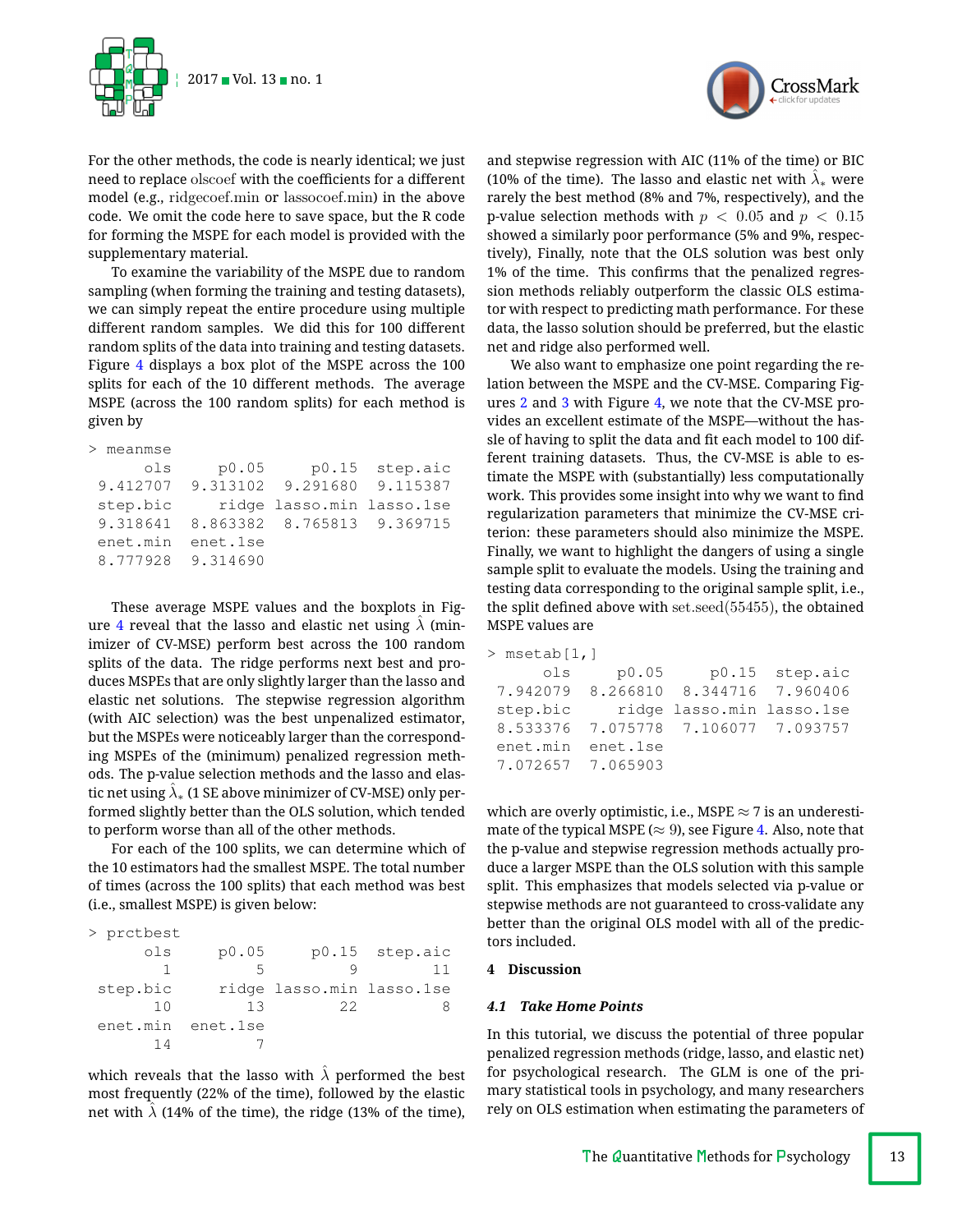





*Despite the negative connotations of the word "bias", our tutorial has demonstrated that biased estimators can be a good thing.*

<span id="page-13-0"></span>**Figure 4** Box plots of mean-squared prediction error across 100 random splits of the data.

GLMs. Our tutorial clearly demonstrates that penalized regression methods can and should be considered as alternatives to classic OLS estimation when fitting GLMs. Penalized regression methods modify the classic OLS loss function by attaching a penalty term, which induces a certain bias to the solution. By encouraging different types of biases to the estimation, we can obtain solutions that are often more stable, reliable, and/or interpretable. In all three of the discussed penalized regression methods, the bias is designed to encourage solutions of "no effect", i.e., solutions where the estimated regression coefficients are closer

in magnitude to zero. The three methods differ with respect to the type of bias they impose, which determines the characteristics of the estimator (see Table [1\)](#page-6-0).

Ridge regression is useful for shrinking and stabilizing OLS solutions, but will not help select which predictors

are important. In contrast, the lasso can accomplish both the coefficient shrinkage and the variable selection simultaneously, making it a useful choice when one wants to determine a parsimonious prediction model from a large set of potential predictors. However, the lasso does have some restrictions when fitting models where  $n < p$  or models with highly correlated predictors. The elastic net uses a penalty that is a hybrid of the ridge and lasso penalties, which allows it to overcome some of the lasso's limitations. But, in any real data situation, it is not always clear whether the lasso or elastic net should be preferred. Furthermore, the elastic net has the additional regularization parameter  $\alpha$ , which increases the computational burden of the problem. So the real question is whether or not the tuning of the extra parameter is worth the effort in terms

of prediction gains.

Our real data example clearly reveals the potential of penalized regression methods for predicting psychological outcomes (math performance in this case). Using a step-bystep tutorial with R code, we demonstrated how to (i) load and prepare the data for analysis, (ii) fit the OLS, stepwise, ridge, lasso, and elastic net models, (iii) extract and compare the model fitting results, and (iv) evaluate the predictive performance of the methods. Our example demonstrates that all three penalized regression methods reliably outperform the classic OLS and stepwise regression coeffi-

> cients with respect to minimizing the MSPE. For these particular data, the lasso performed the best; however, the elastic net performed very similarly to the lasso, and the performance of the ridge was not much worse than that of the lasso and elastic net. We want to emphasize that the superior MSPE per-

formance of the lasso was achieved using fewer predictors than the OLS, ridge, and elastic net models, which highlights the lasso's ability to build parsimonious and powerful prediction models.

# *4.2 Some Extensions*

## *4.2.1 Generalized Linear Models*

In this paper, we focused on the classic GLM where the response follows a normal distribution. However, the penalized regression estimators discussed in this paper can be easily extended to any Generalized Linear Model (GzLM; McCullagh & Nelder, [1989\)](#page-15-24) such as logistic or Poisson regression (see Friedman et al., [2010\)](#page-15-17). In this case, the same penalty term is used for each method (see Table [1\)](#page-6-0). How-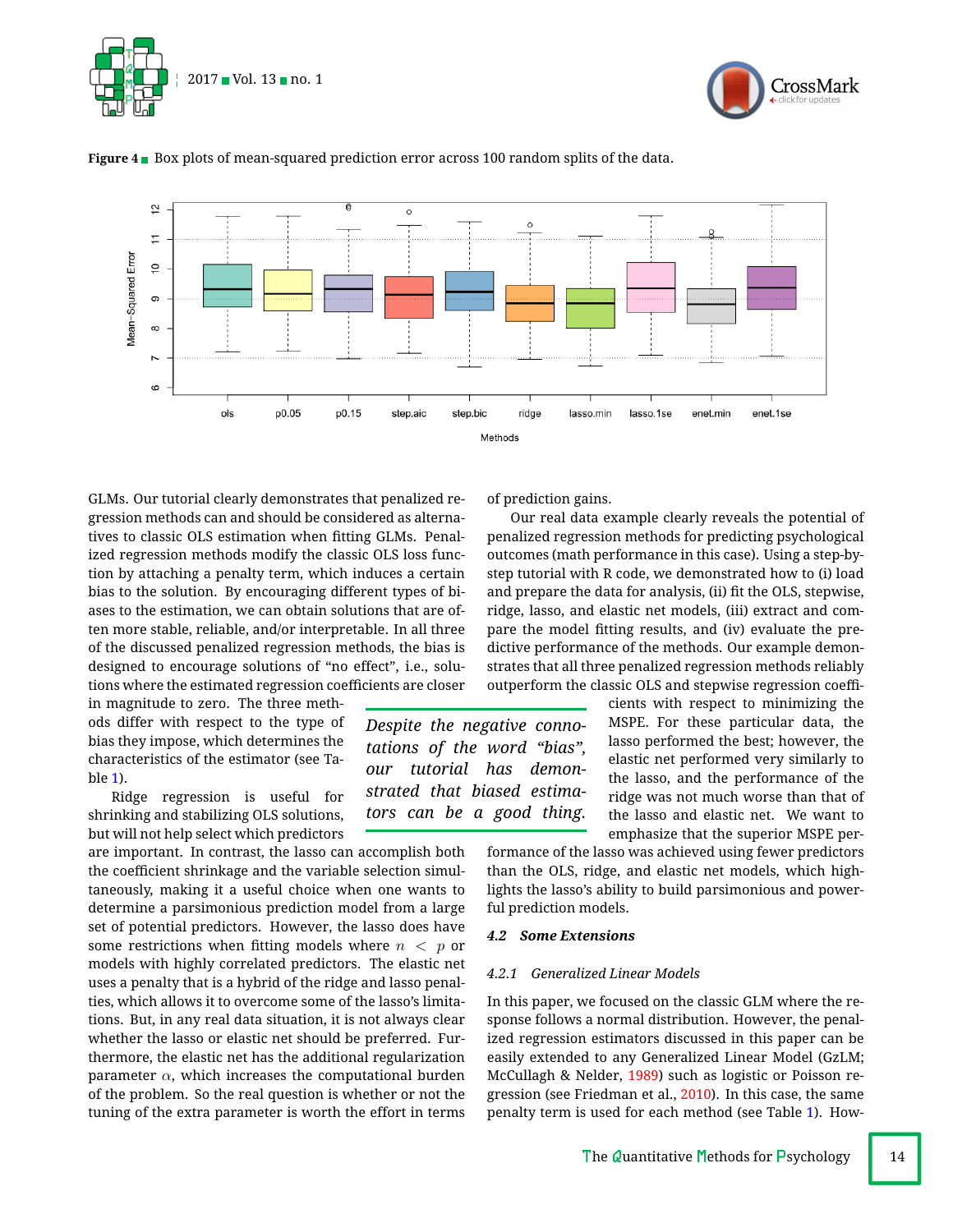

ever, we no longer add the penalty term to the OLS loss function. Note that GzLMs are typically fit by maximizing the log-likelihood function corresponding to the assumed response variable distribution. And note that maximizing the log-likelihood function is equivalent to minimizing the negative of the log-likelihood function. For penalized GzLMs, the penalty term is added to the negative of the loglikelihood function, which is then minimized to estimate the regression coefficients. This is referred to as penalized likelihood estimation.

## *4.2.2 Smoothing Spline Models*

The GLM discussed in this paper is a form of parametric regression, where the relationship between *Y* and  $X_1, \ldots, X_p$  is assumed to take some predetermined form that depends on the unknown parameters in  $\theta$ . In contrast, a smoothing spline model is a form of nonparametric regression (see Craven & Wahba, [1979;](#page-15-25) Gu, [2013;](#page-15-26) Hastie et al., [2009;](#page-15-5) Ramsay & Silverman, [2005;](#page-15-13) Ruppert, Wand, & Carroll, [2003;](#page-15-27) Silverman, [1985;](#page-15-28) Wahba, [1990;](#page-16-3) Wang, [2011;](#page-16-4) Wood, [2006\)](#page-16-5). Unlike a parametric regression model, a nonparametric regression model does not assume that the relationship between *Y* and  $X_1, \ldots, X_p$  has some known form involving a finite number of model parameters. Instead, the goal in nonparametric regression is to estimate the form of the relationship between *Y* and  $X_1, \ldots, X_p$ . Similar to the PLS methods discussed in this paper, a smoothing spline introduces a penalty term that encourages smoother estimates of the function to avoid overfitting. The goal is to find a balance between fitting the data (measured by OLS fit) and smoothing the function (measured by the smoothness penalty).

# *4.2.3 Bootstrap Resampling*

As previously mentioned, one of the primary limitations of the lasso and elastic net is the lack of inference information obtained with the solution. That is, given the optimal lasso or elastic net model, we do not obtain any information (e.g., standard errors of coefficients) that can be used to form confidence intervals around the regression coefficients. Although there has been some recent developments for lasso inference (Lockhart et al., [2014;](#page-15-18) Taylor & Tibshirani, [2015\)](#page-15-19), the nonparametric bootstrap (Efron, [1979;](#page-15-29) Efron & Tibshirani, [1993\)](#page-15-20) is still often used for inference in applications of penalized regression. The bootstrap involves resampling (with replacement) the data to create *B* different samples of data each of size  $n^* \leq n$ . Typically  $B \ge 10,000$  and  $n^* = n$  unless the full sample size *n* is very large. The regression model is then fit separately to each of the *B* samples of data to obtain *B* different replicates of the regression coefficient estimates. The distribution of the coefficient estimates across the  $B$  replicates can



be used to estimate the standard errors of and form confidence intervals for regression coefficients (see Efron & Tibshirani, [1993\)](#page-15-20).

# *4.2.4 Bootstrap Aggregating (Bagging)*

When prediction is of primary concern, the bootstrap can be used to combine prediction results from multiple models, which often results in better predictions (see Breiman, [1996\)](#page-15-30). Bootstrap aggregating (or bagging) involves (i) resampling the data with replacement to create *B* different samples of data, and (ii) fitting the regression model separately to each of the *B* samples. Instead of using the bootstrap distribution of the coefficients for inference purposes, we could consider using the bootstrap distribution for prediction purposes, i.e., "bagging" our predictions. By aggregating (or averaging) the predictions from the *B* models, we can often obtain a prediction result that is more reliable and accurate than the result that would have been obtained via only fitting the model to the original dataset.

## *4.3 Concluding Remarks*

Despite the negative connotations of the word "bias", our tutorial has demonstrated that biased estimators can be a good thing. In particular, we have demonstrated that biased regression estimators can outperform classic OLS estimators with respect to predicting psychologically relevant outcomes. Unlike OLS estimators (which are based on large sample maximum likelihood theory) penalized regression estimators use data-driven, cross-validation routines in attempt to create reliable prediction models. Furthermore, using the lasso or elastic net, it is possible to select which predictors are most important for regression models, which can provide a more parsimonious interpretation of the model. If the goal is to obtain valid—not just significant-estimates of regression coefficients, then haphazard applications of OLS regression should be avoided. Instead, cross-validation oriented penalized regression estimators should be preferred, because such estimators encourage more parsimonious and reproducible research results.

## **Authors' note**

I thank Denis Cousineau for helpful comments on an early draft of this paper.

## **References**

- <span id="page-14-0"></span>Akaike, H. (1974). A new look at the statistical model identication. *IEEE Transactions on Automatic Control*, *19*, 716–723. doi[:10.1109/TAC.1974.1100705](https://dx.doi.org/10.1109/TAC.1974.1100705)
- <span id="page-14-1"></span>Allen, D. M. (1974). The relationship between variable selection and data augmentation and a method for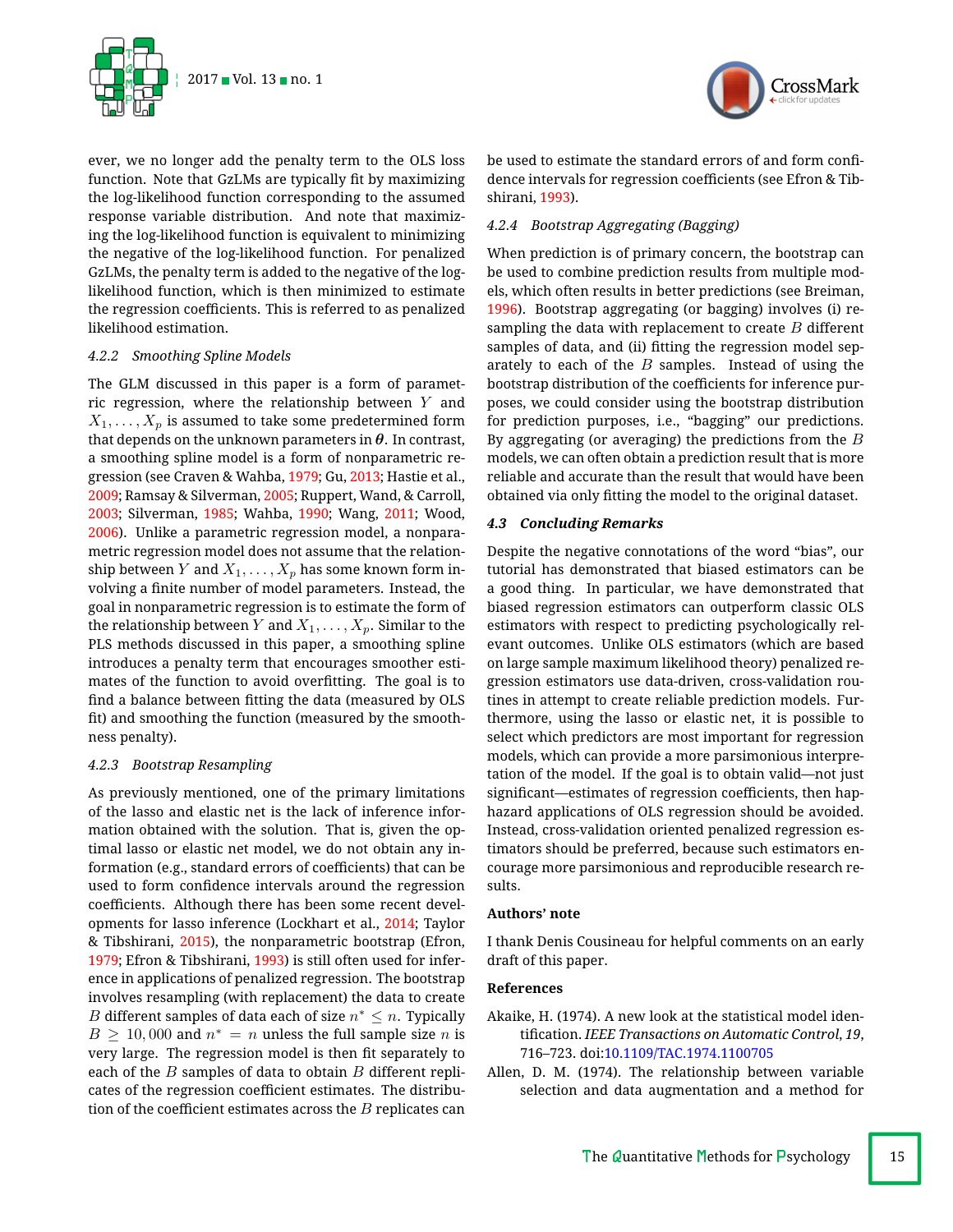

prediction. *Technometrics*, *16*, 125–127. doi[:10. 1080/](https://dx.doi.org/10.1080/00401706.1974.10489157) [00401706.1974.10489157](https://dx.doi.org/10.1080/00401706.1974.10489157)

- <span id="page-15-0"></span>Azen, R. & Budesco, D. (2009). Applications of multiple regression in psychological research. In R. E. Millsap & A. Maydeu-Olivares (Eds.), *The sage handbook of quantitative methods in psychology* (pp. 285–310). London: SAGE. doi[:10.4135/9780857020994.n13](https://dx.doi.org/10.4135/9780857020994.n13)
- <span id="page-15-30"></span>Breiman, L. (1996). Bagging predictors. *Machine Learning*, *24*, 123–140. doi[:10.1023/A:1018054314350](https://dx.doi.org/10.1023/A:1018054314350)
- <span id="page-15-1"></span>Chartier, S. & Faulkner, A. (2008). General Linear Models: an integrated approach to statistics. *Tutorial in Quantitative Methods for Psychology*, *4*, 65–78. doi[:10.](https://dx.doi.org/10.20982/tqmp.04.2.p065) [20982/tqmp.04.2.p065](https://dx.doi.org/10.20982/tqmp.04.2.p065)
- <span id="page-15-3"></span>Cohen, J. (1992). A power primer. *Psychological Bulletin*, *112*, 155–159. doi[:10.1037/0033-2909.112.1.155](https://dx.doi.org/10.1037/0033-2909.112.1.155)
- <span id="page-15-21"></span>Cortez, P. & Silva, A. (2008). Using data mining to predict secondary school student performance. In A. Brito & J. Teixeira (Eds.), *Proceedings of 5th FUture BUsiness TEChnology conference (FUBUTEC 2008)* (pp. 5–12).
- <span id="page-15-2"></span>Cousineau, D. (2005). The rise of quantitative methods in psychology. *Tutorial in Quantitative Methods for Psychology*, *1*, 1–3. doi[:10.20982/tqmp.01.1.p001](https://dx.doi.org/10.20982/tqmp.01.1.p001)
- <span id="page-15-25"></span>Craven, P. & Wahba, G. (1979). Smoothing noisy data with spline functions: estimating the correct degree of smoothing by the method of generalized cross-validation. *Numerische Mathematik*, *31*, 377– 403. doi[:10.1007/BF01404567](https://dx.doi.org/10.1007/BF01404567)
- <span id="page-15-29"></span>Efron, B. (1979). Bootstrap methods: another look at the Jackknife. *Annals of Statistics*, *7*, 1–26. doi[:10 . 1214 /](https://dx.doi.org/10.1214/aos/1176344552) [aos/1176344552](https://dx.doi.org/10.1214/aos/1176344552)
- <span id="page-15-16"></span>Efron, B., Hastie, T., Johnstone, I., & Tibshirani, R. (2004). Least angle regression. *Annals of Statistics*, *34*, 407– 499. doi[:10.1214/009053604000000067](https://dx.doi.org/10.1214/009053604000000067)
- <span id="page-15-20"></span>Efron, B. & Tibshirani, R. (1993). *An introduction to the bootstrap*. Boca Raton: Chapman & Hall.
- <span id="page-15-17"></span>Friedman, J., Hastie, T., & Tibshirani, R. (2010). Regularization paths for generalized linear models via coordinate descent. *Journal of Statistical Software*, *33*, 1–22. doi[:10.18637/jss.v033.i01](https://dx.doi.org/10.18637/jss.v033.i01)
- <span id="page-15-12"></span>Golub, G. H., Heath, M., & Wahba, G. (1979). Generalized cross-validation as a method for choosing a good ridge parameter. *Technometrics*, *21*, 215–223. doi[:10.](https://dx.doi.org/10.1080/00401706.1979.10489751) [1080/00401706.1979.10489751](https://dx.doi.org/10.1080/00401706.1979.10489751)
- <span id="page-15-26"></span>Gu, C. (2013). *Smoothing spline ANOVA models* (Second). New York: Springer-Verlag.
- <span id="page-15-5"></span>Hastie, T., Tibshirani, R., & Friedman, J. (2009). *The elements of statistical learning*. New York: Springer-Verlag.
- <span id="page-15-11"></span>Hoerl, A. & Kennard, R. (1970). Ridge regression: biased estimation for nonorthogonal problems. *Technometrics*, *12*, 55–67. doi[:10.1080/00401706.1970.10488634](https://dx.doi.org/10.1080/00401706.1970.10488634)
- <span id="page-15-6"></span>Jacobucci, R., Grimm, K. J., & McArdle, J. J. (2016). Regularized structural equation modeling. *Structural Equation Modeling*, *23*, 555–566. doi[:10 . 1080 / 10705511 .](https://dx.doi.org/10.1080/10705511.2016.1154793) [2016.1154793](https://dx.doi.org/10.1080/10705511.2016.1154793)
- <span id="page-15-4"></span>Kelley, K. & Maxwell, S. E. (2003). Sample size for multiple regression: obtaining regression coefficients that are accurate, not simply signicant. *Psychological Methods*, *8*, 305–321. doi[:10.1037/1082-989X.8.3.305](https://dx.doi.org/10.1037/1082-989X.8.3.305)
- <span id="page-15-22"></span>Lichman, M. (2013). UCI Machine Learning Repository. Retrieved from <http://archive.ics.uci.edu/ml>
- <span id="page-15-18"></span>Lockhart, R., Taylor, J., Tibshirani, R., & Tibshirani, R. (2014). A signicance test for the lasso. *Annals of Statistics*, *42*, 413–468. doi[:10.1214/13-AOS1175](https://dx.doi.org/10.1214/13-AOS1175)
- <span id="page-15-10"></span>Mallows, C. L. (1973). Some comments on *Cp*. *Technometrics*, *15*, 661–675. doi[:10.2307/1271437](https://dx.doi.org/10.2307/1271437)
- <span id="page-15-24"></span>McCullagh, P. & Nelder, J. A. (1989). *Generalized linear models* (Second). London: Chapman and Hall.
- <span id="page-15-7"></span>McNeish, D. M. (2015). Using lasso for predictor selection and to assuage overfitting: a method long overlooked in behavioral sciences. *Multivariate Behavioral Research*, *50*, 471–484. doi[:10 . 1080 / 00273171 . 2015 .](https://dx.doi.org/10.1080/00273171.2015.1036965) [1036965](https://dx.doi.org/10.1080/00273171.2015.1036965)
- <span id="page-15-8"></span>R Core Team. (2016). *R: a language and environment for statistical computing*. R Foundation for Statistical Computing. Vienna, Austria. Retrieved from [http://www.](http://www.R-project.org/) [R-project.org/](http://www.R-project.org/)
- <span id="page-15-13"></span>Ramsay, J. O. & Silverman, B. W. [Bernard W.]. (2005). *Functional data analysis* (Second). New York: Springer.
- <span id="page-15-27"></span>Ruppert, D., Wand, M. P., & Carroll, R. J. (2003). *Semiparametric regression*. Cambridge: Cambridge University Press.
- <span id="page-15-9"></span>Schwarz, G. E. (1978). Estimating the dimension of a model. *Annals of Statistics*, *6*, 461–464. doi[:10 . 1214 / aos /](https://dx.doi.org/10.1214/aos/1176344136) [1176344136](https://dx.doi.org/10.1214/aos/1176344136)
- <span id="page-15-28"></span>Silverman, B. W. [B. W.]. (1985). Aspects of the spline smoothing approach to non-parametric regression curve tting. *Journal of the Royal Statistical Society, Series B*, *47*, 1–52. doi[:10.2307/2345542](https://dx.doi.org/10.2307/2345542)
- <span id="page-15-19"></span>Taylor, J. & Tibshirani, R. J. (2015). Statistical learning and selective inference. *Proceedings of the National Academy of Sciences*, *112*, 7629–7634. doi[:10 . 1073 /](https://dx.doi.org/10.1073/pnas.1507583112) [pnas.1507583112](https://dx.doi.org/10.1073/pnas.1507583112)
- <span id="page-15-14"></span>Tibshirani, R. (1996). Regression and shrinkage via the lasso. *Journal of the Royal Statistical Society, Series B*, *58*, 267–288. doi[:10.2307/2346178](https://dx.doi.org/10.2307/2346178)
- <span id="page-15-15"></span>Tibshirani, R. (2011). Regression shrinkage and selection via the lasso: a retrospective. *Journal of the Royal Statistical Society, Series B*, *73*, 273–282. doi[:10 . 1111 / j .](https://dx.doi.org/10.1111/j.1467-9868.2011.00771.x) [1467-9868.2011.00771.x](https://dx.doi.org/10.1111/j.1467-9868.2011.00771.x)
- <span id="page-15-23"></span>Venables, W. N. & Ripley, B. D. (2002). *Modern applied statistics with S* (Fourth). ISBN 0-387-95457-0. New York:

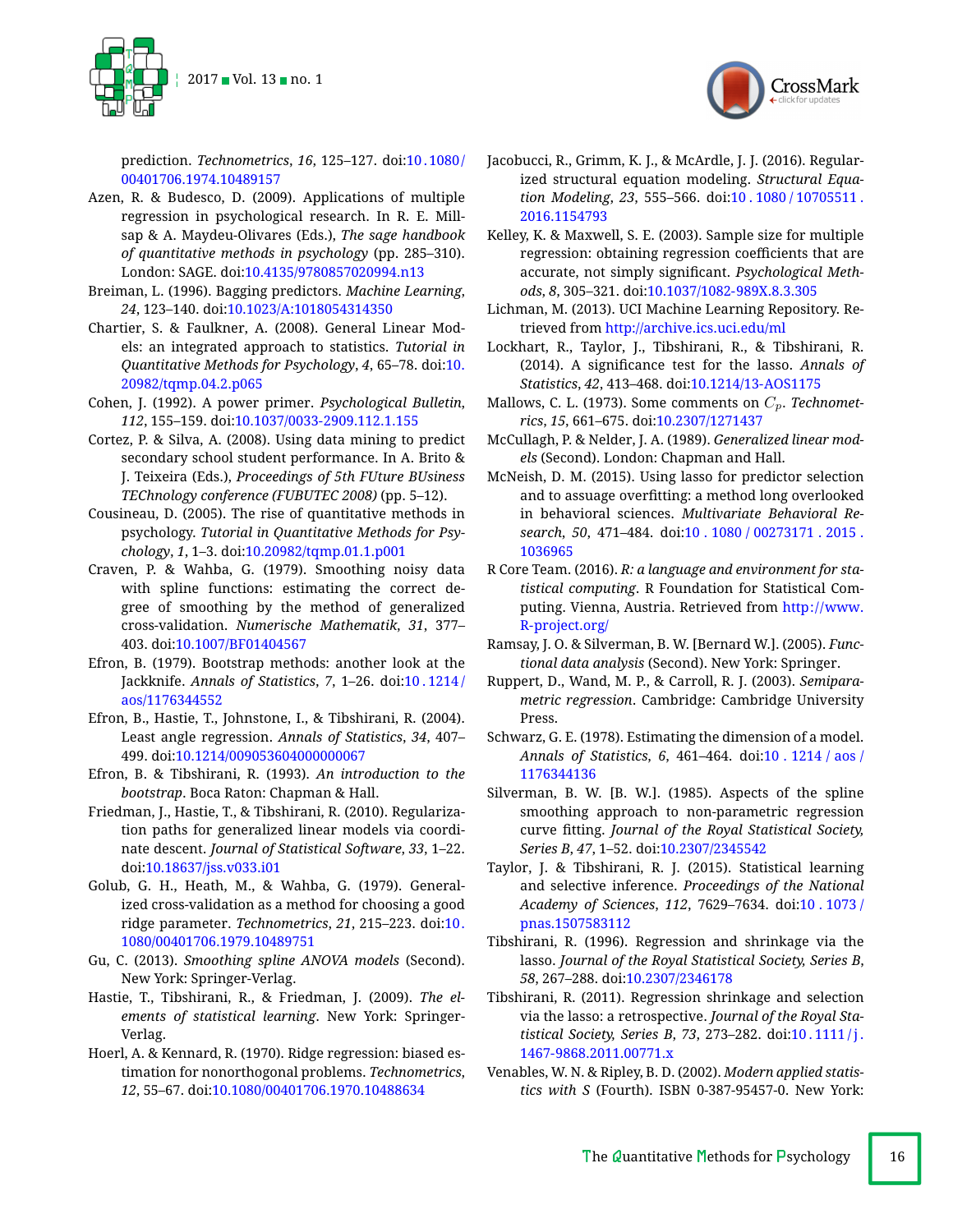



Springer. Retrieved from http://www.stats.ox.ac. [uk/pub/MASS4](http://www.stats.ox.ac.uk/pub/MASS4)

- <span id="page-16-3"></span>Wahba, G. (1990). *Spline models for observational data*. Philadelphia: Society for Industrial and Applied Mathematics.
- <span id="page-16-4"></span>Wang, Y. (2011). *Smoothing splines: methods and applications*. Boca Raton: CRC Press.
- <span id="page-16-5"></span>Wood, S. N. (2006). *Generalized additive models: an introduction with R*. Boca Raton: Chapman & Hall.
- <span id="page-16-1"></span>Yang, Y. (2005). Can the strengths of AIC and BIC be shared? a conflict between model identification and regression estimation. *Biometrika*, *92*, 937–950. doi[:10.1093/](https://dx.doi.org/10.1093/biomet/92.4.937) [biomet/92.4.937](https://dx.doi.org/10.1093/biomet/92.4.937)
- <span id="page-16-2"></span>Zou, H. & Hastie, T. (2005). Regularization and variable selection via the elastic net. *Journal of the Royal Statistical Society, Series B*, *67*, 301–320. doi[:10.1111/j.1467-](https://dx.doi.org/10.1111/j.1467-9868.2005.00503.x) [9868.2005.00503.x](https://dx.doi.org/10.1111/j.1467-9868.2005.00503.x)

# <span id="page-16-0"></span>**Open practices**

The *Open Material* badge was earned because supplementary material(s) are available on the [journal's web site.](http://www.tqmp.org/RegularArticles/vol13-1/p001/p001.zip)

# **Citation**

Helwig, N. E. (2017). Adding bias to reduce variance in psychological results: A tutorial on penalized regression. *The Quantitative Methods for Psychology*, *13*(1), 1–19. doi[:10.20982/tqmp.13.1.p001](https://dx.doi.org/10.20982/tqmp.13.1.p001)

Copyright © 2017, *Helwig.* This is an open-access article distributed under the terms of the Creative Commons Attribution License (CC BY). The use, distribution or reproduction in other forums is permitted, provided the original author(s) or licensor are credited and that the original publication in this journal is cited, in accordance with accepted academic practice. No use, distribution or reproduction is permitted which does not comply with these terms.

Received:  $01/01/2016 \sim$  Accepted: 23/11/2016

Tables 3 and 4 follow on next pages.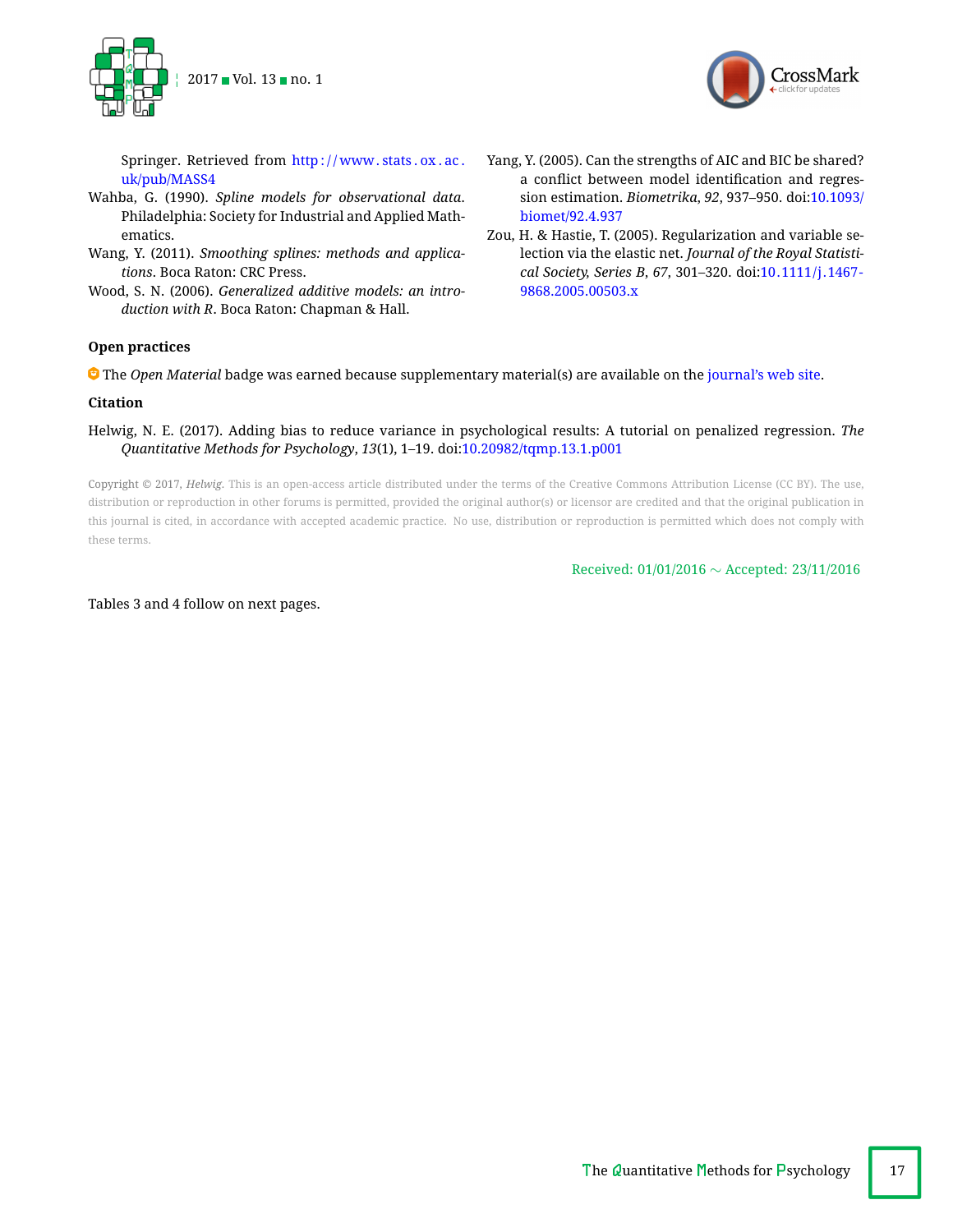



|                  | <b>OLS</b> | p < 0.05 | p < 0.15 | Step-AIC | Step-BIC |
|------------------|------------|----------|----------|----------|----------|
| (Intercept)      | 11.375     | 11.466   | 10.737   | 10.868   | 10.932   |
| schoolMS         | 0.010      |          |          |          |          |
| sexM             | 0.894      | 0.809    | 0.849    | 0.846    | 0.770    |
| age              | $-0.070$   |          |          |          |          |
| addressU         | 0.151      |          |          |          |          |
| famsizeLE3       | 0.429      |          |          |          |          |
| PstatusT         | 0.154      |          |          |          |          |
| Medu             | 0.118      |          |          |          |          |
| Fedu             | 0.144      |          |          |          |          |
| Mjobhealth       | 0.926      |          |          | 1.782    | 1.852    |
| Mjobother        | $-0.782$   |          | $-0.986$ |          |          |
| Mjobservices     | 0.467      |          |          | 1.237    | 1.237    |
| Mjobteacher      | $-0.923$   |          |          |          |          |
| Fjobhealth       | $-0.553$   |          |          |          |          |
| Fjobother        | $-1.135$   |          | $-0.642$ | $-1.036$ |          |
| Fjobservices     | $-0.994$   |          |          | $-0.910$ |          |
| Fjobteacher      | 1.187      |          |          | 1.352    | 2.229    |
| reasonhome       | 0.166      |          |          |          |          |
| reasonother      | $-0.181$   |          |          |          |          |
| reasonreputation | 0.444      |          |          |          |          |
| guardianmother   | 0.050      |          |          |          |          |
| guardianother    | 0.866      |          |          |          |          |
| traveltime       | $-0.025$   |          |          |          |          |
| studytime        | 0.605      | 0.611    | 0.573    | 0.625    | 0.678    |
| failures         | $-1.314$   | $-1.445$ | $-1.326$ | $-1.321$ | $-1.425$ |
| schoolsupyes     | $-2.155$   | $-1.947$ | $-1.947$ | $-2.117$ | $-2.016$ |
| famsupyes        | $-0.979$   | $-0.596$ | $-0.770$ | $-0.895$ | $-0.843$ |
| paidyes          | $-0.102$   |          |          |          |          |
| activitiesyes    | $-0.053$   |          |          |          |          |
| nurseryyes       | 0.030      |          |          |          |          |
| higheryes        | 1.141      |          | 1.635    | 1.298    |          |
| internetyes      | 0.255      |          |          |          |          |
| romanticyes      | $-0.211$   |          |          |          |          |
| famrel           | 0.026      |          |          |          |          |
| freetime         | 0.255      |          | 0.251    | 0.249    |          |
| goout            | $-0.414$   | $-0.349$ | $-0.404$ | $-0.429$ | $-0.373$ |
| Dalc             | $-0.063$   |          |          |          |          |
| Walc             | $-0.025$   |          |          |          |          |
| health           | $-0.168$   |          | $-0.179$ | $-0.231$ |          |
| absences         | 0.012      |          |          |          |          |

<span id="page-17-0"></span>Table 3 **Extimated coefficients for unpenalized regression models.** 

*Note*. An entry of . indicates that a variable was not selected by a given method.